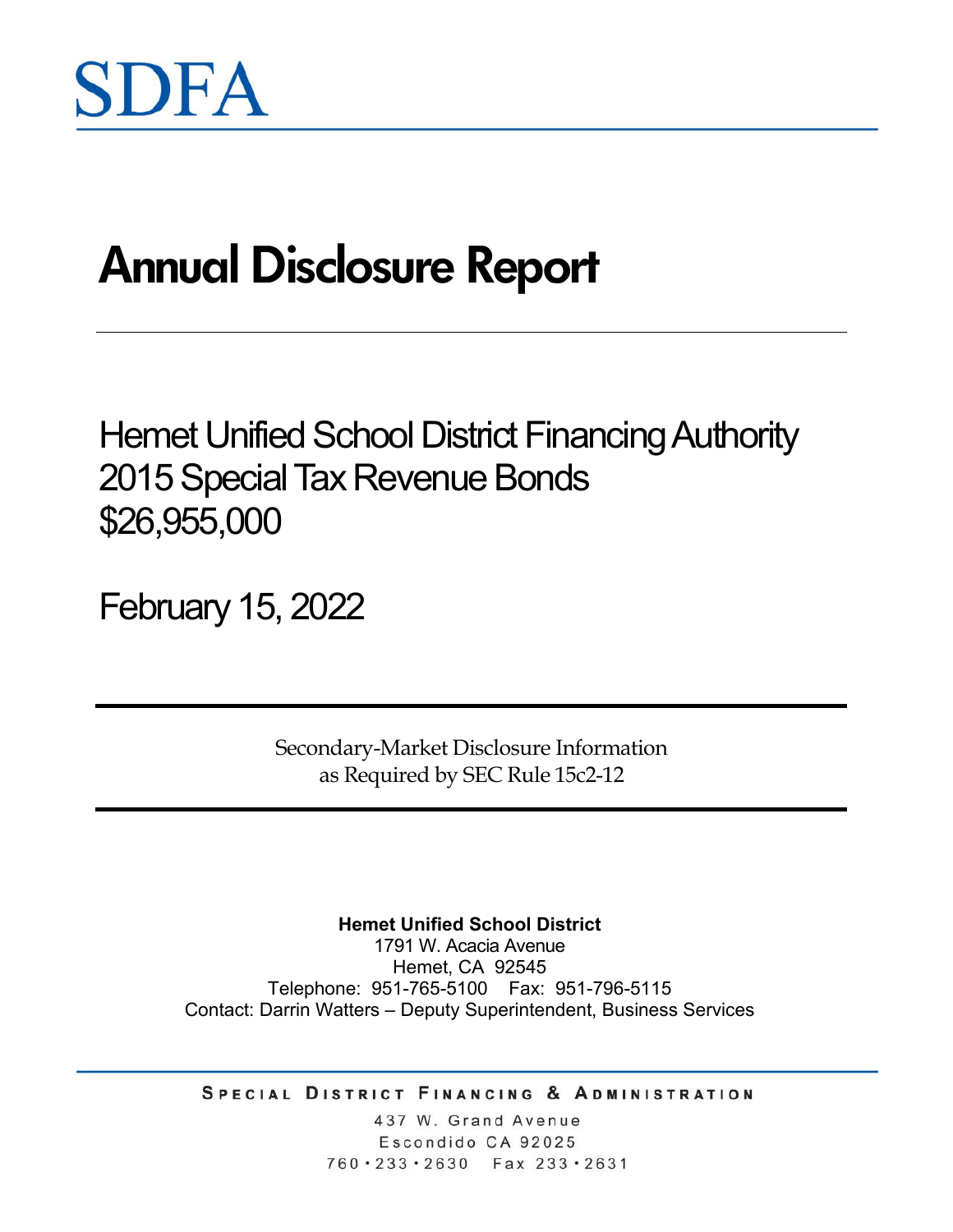

Christi Barrett, Ph.D. Superintendent

**Darrin Watters Deputy Superintendent Tracy Chambers Assistant Superintendent** Derek Jindra, Ed.D. **Assistant Superintendent** Jennifer Martin, Ed.D. **Assistant Superintendent** 

#### **Professional Development Service Center**

1791 W. Acacia Avenue **Hemet, CA 92545** (951) 765-5100 Fax: (951) 765-5115

#### **Professional Development Academy**

2085 W. Acacia Avenue **Hemet, CA 92545** (951) 765-5100 Fax: (951) 765-6421 www.hemetusd.org

#### **Governing Board**

**Stacey Bailey Rob Davis Megan Haley** Sumanta Chaudhuri Saini, M.D. **Vic Scavarda Patrick Searl** Ross Valenzuela

facebook.com/hemetunified twitter.com/hemetunified <u>(ဝ</u> instagram.com/hemetunified February 15, 2022

**Municipal Securities Rulemaking Board** (Electronic Municipal Market Access)

#### RE: **SECONDARY MARKET DISCLOSURE INFORMATION AS REQUIRED BY SEC RULE 15c2-12**

The following Report has been produced in accordance with the Continuing Disclosure Certificate executed in connection with the issuance of the Hemet Unified School District Financing Authority, 2015 Special Tax Revenue **Bonds** in the principal amount of \$26,955,000.

As a qualified representative of the Hemet Unified School District, I have reviewed the contents of this Report and certify that to the best of my knowledge the information contained herein is complete and factually correct.

If there are any questions regarding the information provided, please be in contact at (951) 765-5100.

**Darrin Watters** Deputy Superintendent, Business Services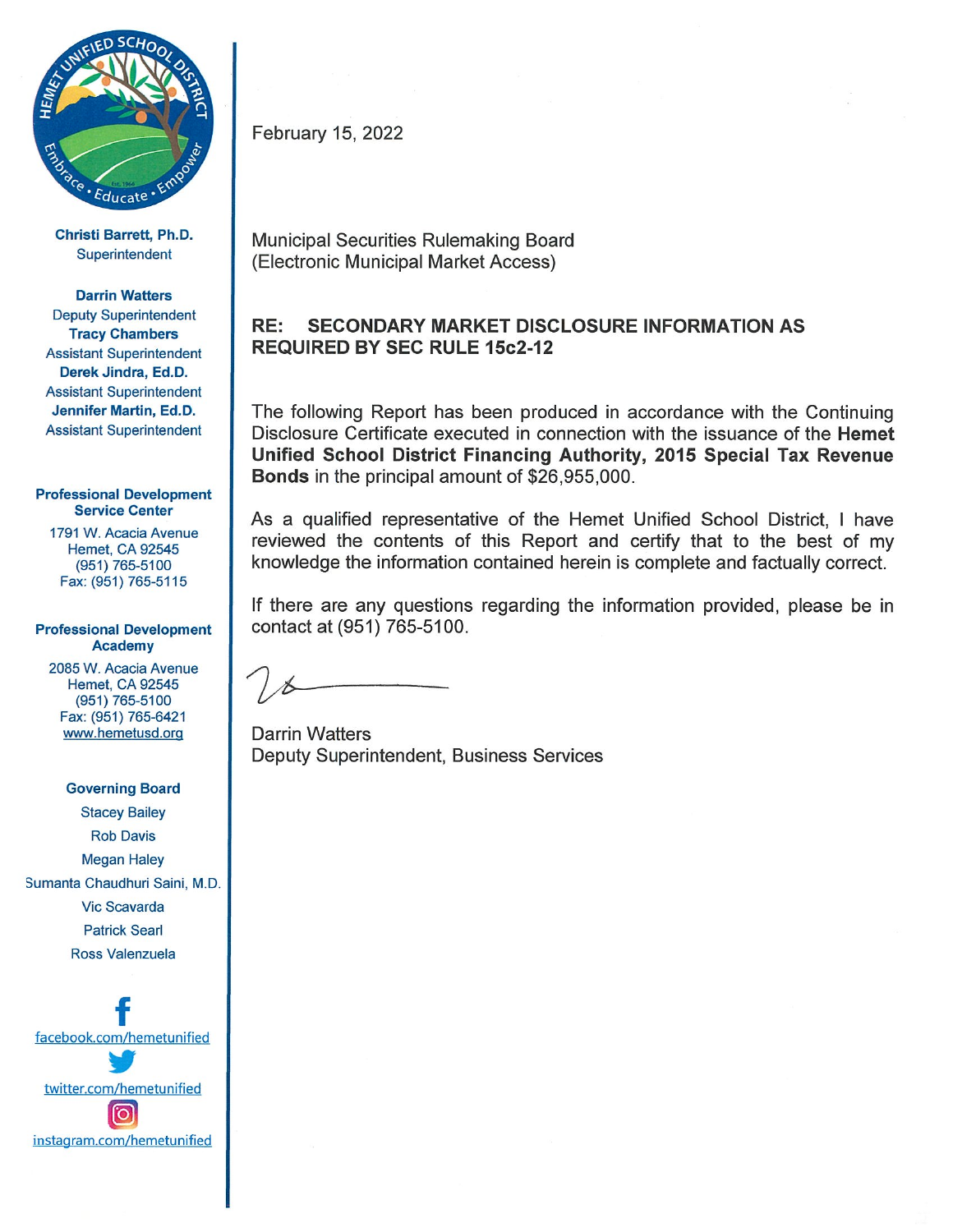## **Table of Contents**

| For the Authority: |                                                                                                                                         |  |
|--------------------|-----------------------------------------------------------------------------------------------------------------------------------------|--|
| Appendix A         | <b>Audited Financial Statements</b>                                                                                                     |  |
| Appendix B         | Bond Principal / Fund Balances / Reserve Requirements                                                                                   |  |
| For each District: |                                                                                                                                         |  |
| Appendix C         | Local Obligations Principal / Fund Balances / Reserve Requirements                                                                      |  |
| Appendix D         | Information regarding the Annual Special Taxes Levied and Delinquent<br>Percentages/Amounts for the most recently completed Fiscal Year |  |
| Appendix E         | <b>Foreclosure Status</b>                                                                                                               |  |
| Appendix F         | <b>Assessed Values</b>                                                                                                                  |  |
| Appendix G         | Historical Delinquencies as of August 1, or more Recent Date                                                                            |  |
| Appendix H         | Prepayment Information                                                                                                                  |  |
| Appendix I         | Changes to the Rate & Method of Apportionment                                                                                           |  |
| Appendix J         | CDIAC Reports - (FY 2020/21)                                                                                                            |  |
| Appendix K         | Statement as to Teeter Plan                                                                                                             |  |
| Appendix L         | Further Information, if necessary, for Clarity                                                                                          |  |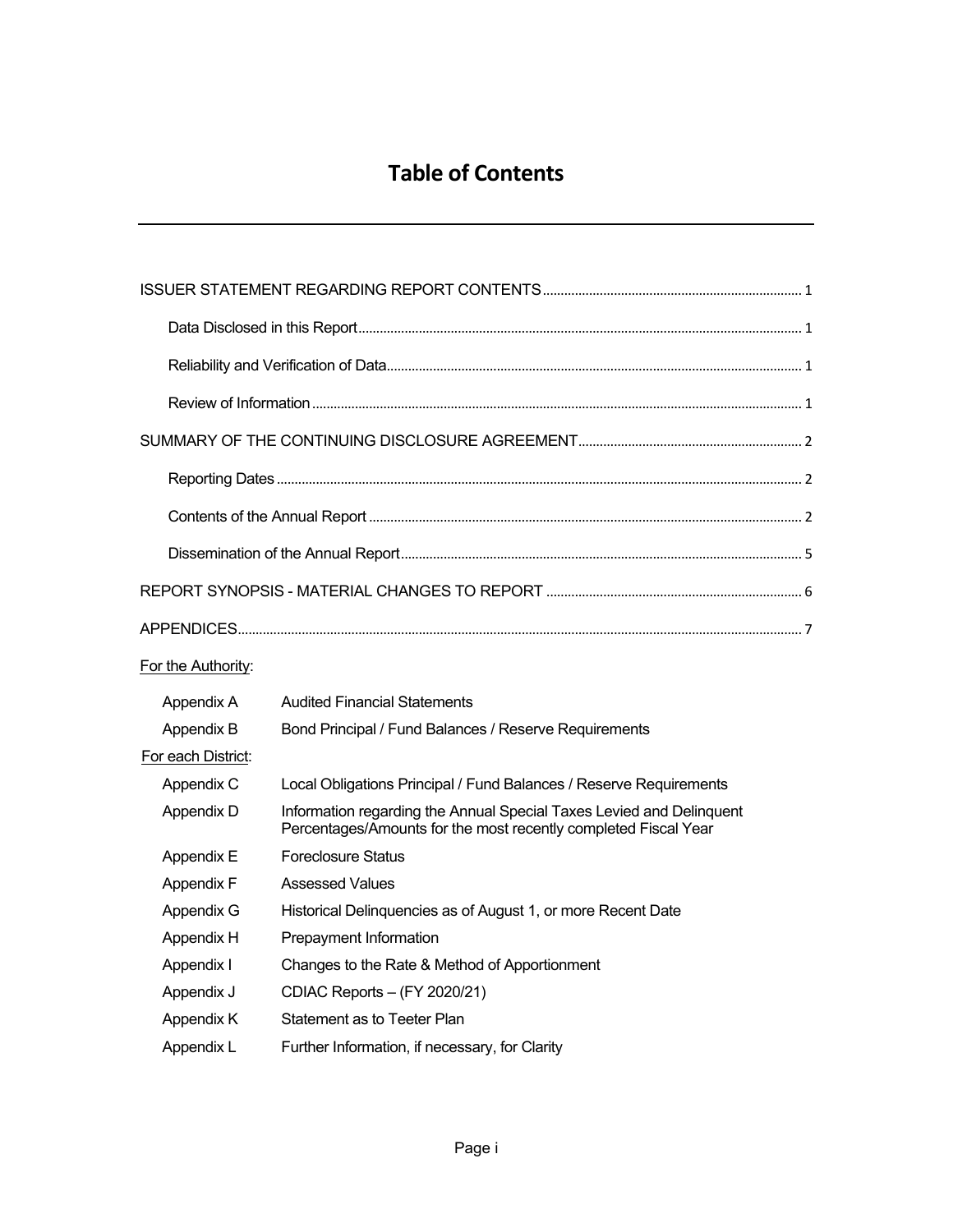**Section** 

**One**

## **Annual Disclosure Report**

Hemet Unified School District Financing Authority 2015 Special Tax Revenue Bonds

**ISSUER STATEMENT REGARDING REPORT CONTENTS**

## *Data Disclosed in this Report*

This Report has been prepared by Special District Financing & Administration ("SDFA") on behalf of Community Facilities District Nos. 2004-1 Zone 1, 2005-1, 2005-2, 2005-4 and 2005-3 Improvement Area 1 (each a "District" and together the "Districts") of the Hemet Unified School District Financing Authority (the "Authority"). It has been produced in accordance with the Continuing Disclosure Certificate ("CDC") executed in connection with the issuance of \$26,955,000 2015 Special Tax Revenue Bonds (the "Bonds"). The five series of special tax bonds are the Local Obligations (the "Local Obligations"). The information included was deemed to be pertinent in evaluating the market value of the securities at the time that the Bonds were issued. It has been prepared solely for the purpose of complying with the requirements of the Continuing Disclosure Certificate. This information is not to be used or referenced for any other purpose without the written consent of the Issuer.

## *Reliability and Verification of Data*

Some of the information contained in this Report may have been provided or compiled by independent third parties including, in some cases, obligated parties that may have an interest that is in conflict with the interest of potential purchasers of the securities. Additionally, some of the information may have been extracted from data provided and compiled by other entities including the paying agent, property owners, other municipal agencies, the County Assessor, County Auditor and the Treasurer/Tax Collector. SDFA and the Issuer have not independently verified the accuracy of the data provided by such parties and make no representations to its accuracy.

#### *Review of Information*

A qualified representative, acting on behalf of the Hemet Unified School District Financing Authority, has reviewed the contents of this Report and certifies that to the best of his/her knowledge the information contained herein is factually correct.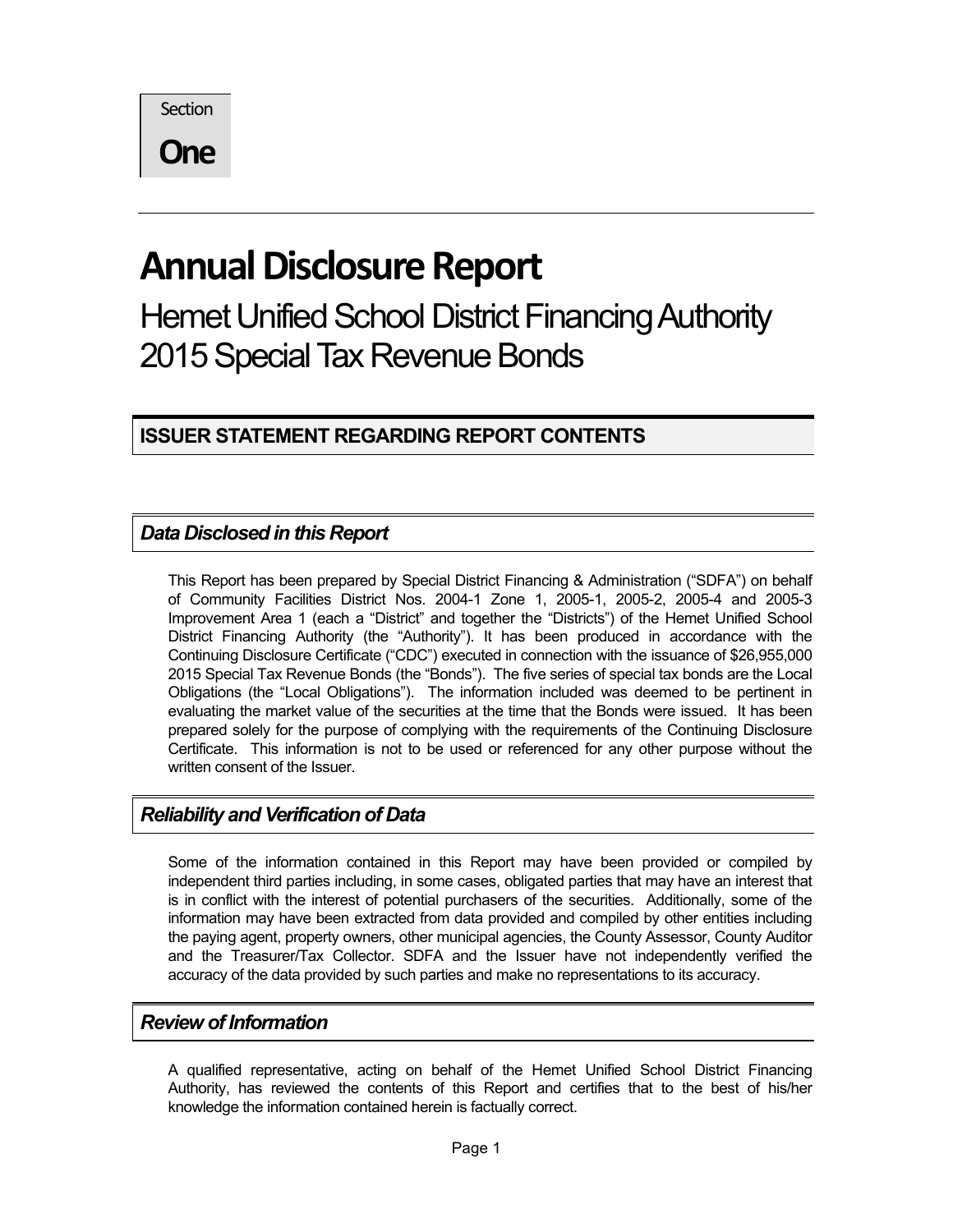**Section** 

**Two**

## **Annual Disclosure Report**

Hemet Unified School District Financing Authority 2015Special Tax Revenue Bonds

## **SUMMARY OF THE CONTINUING DISCLOSURE AGREEMENT**

The CDC establishes that, for the benefit of bondholders and beneficial owners of the Bonds, the Issuer has agreed to make specific information available and update the information annually. This information is intended to assist current and potential bondholders in making an informed purchase decision. The CDC sets forth the date each year by which information is to be provided; the specific information that must be provided; and the means for making this information available in the market place.

### *Reporting Dates*

By February 15th of each year, commencing with the report for the 2014-15 Fiscal Year, the Authority and the Districts shall provide, or shall cause the Dissemination Agent to provide, to the MSRB through the EMMA System in an electronic format and accompanied by identifying information as prescribed by the MSRB, an Annual Report which is consistent with the requirements of Section 4 of the Disclosure Certificate. The Dissemination Agent will file a report with the Authority, the Districts and the Trustee certifying that the Annual Report has been provided to the MSRB through the EMMA System pursuant to the Disclosure Certificate.

#### *Contents of the Annual Report*

In accordance with Section 4, "Content of Annual Reports," of the Continuing Disclosure Certificate, the Annual Report shall contain or incorporate by reference the following:

#### Section Description

- 4(a) With respect to the Authority, the Authority's Annual Report shall provide the following information:
	- (i) Audited Financial Statements of the Authority prepared in accordance with generally accepted accounting principles as promulgated to apply to government entities from time to time by the Governmental Accounting Standards Board. If the Audited Financial Statements are not available by the time the Annual Report is required to be filed pursuant to Section 3(a), the Annual Report shall contain unaudited financial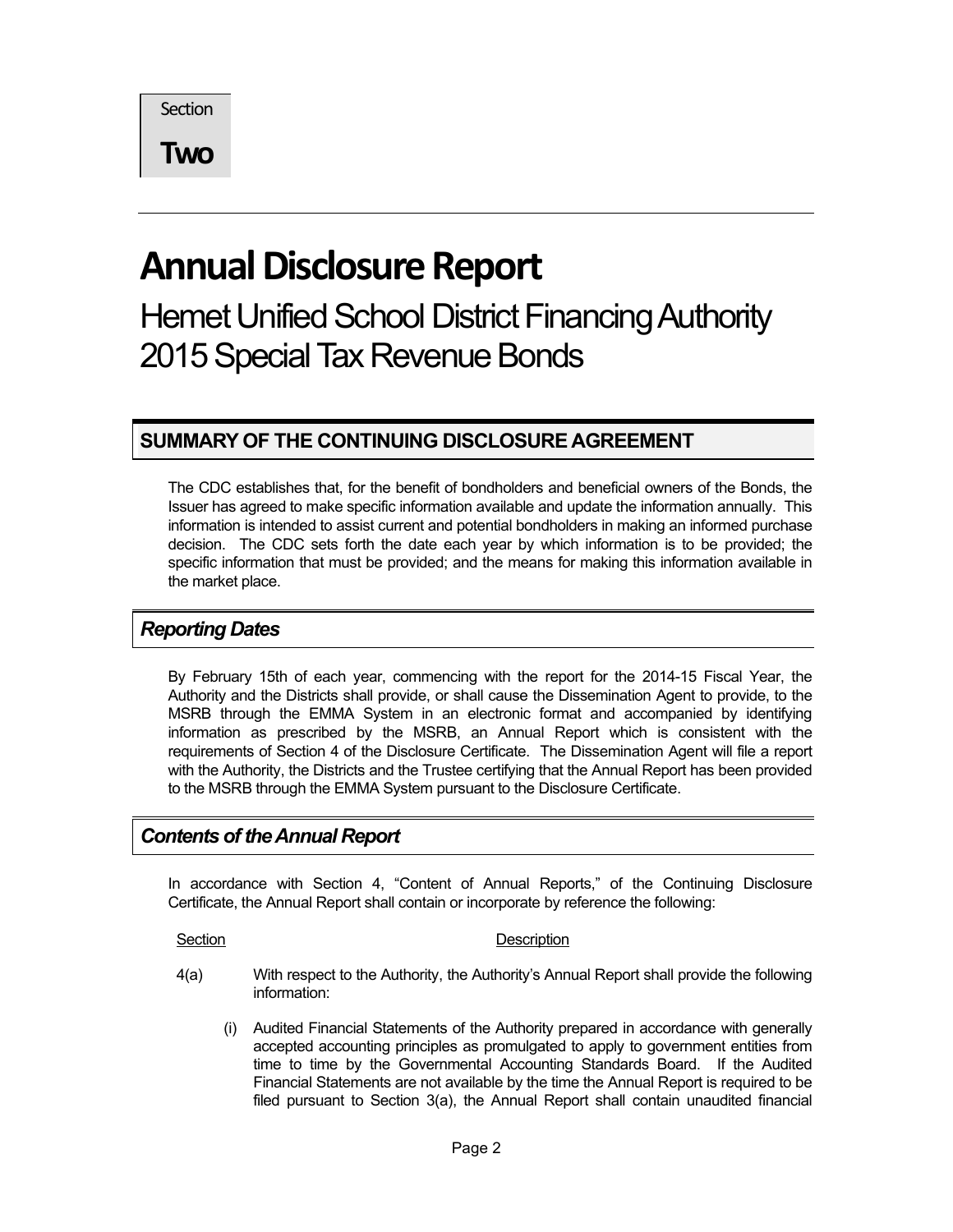statements in a format similar to the financial statements contained in the final Official Statement, and the Audited Financial Statements shall be filed in the same manner as the Annual Report when they become available. For purposes of this section, the financial statements of the School District shall be deemed to be the financial statements of the Authority unless separate financial statements are prepared with respect to the Authority.

- (ii) The following information regarding the Bonds:
	- a. Principal amount of the Bonds and any parity bonds and/or refunding bonds outstanding as of a date within 120 days of the date of the Annual Report;
	- b. Balance in the Bond Fund as of a date within 120 days of the date of the Annual Report;
	- c. Balance in Reserve Fund and statement of Reserve Requirement as of a date within 120 days of the date of the Annual Report;
	- d. Balance in any other Fund or Account relating to the Bonds not referenced in clauses (ii) or (iii) (sic) above as of a date within 120 days of the date of the Annual Report.
- 4(b) With respect to each District, the District's Annual Report shall provide the following information with respect to such District, Zone 1, or the Improvement Area, as applicable, and the applicable Local Obligations:
	- (i) The following information regarding the Bonds:
		- a. Principal amount of the Local Obligations and any parity bonds and/or refunding bonds outstanding as of a date within 120 days of the date of the Annual Report;
		- b. Balance in the Special Tax Fund as of a date within 120 days of the date of the Annual Report;
		- c. Balance in Reserve Account of the Authority Reserve Fund applicable to such District and statement of applicable Reserve Requirement as of a date within 120 days of the date of the Annual Report;
		- d. Balance in any other Fund or Account relating to the Local Obligations not referenced in clauses (ii) or (iii) (sic) above as of a date within 120 days of the date of the Annual Report.
	- (ii) Information regarding the annual special taxes levied in the District, Zone 1 or the Improvement Area, as applicable, the number of parcels on which special taxes are levied each Fiscal Year, the annual aggregate levy in each Fiscal Year relative to the maximum aggregate special tax levy, amount collected, delinquent amounts and percent delinquent for the most recently completed Fiscal Year;
	- (iii) Status of foreclosure proceedings of parcels, if any, within the District, Zone 1 or the Improvement Area, as applicable, and summary of results of foreclosure sales, if available.
	- (iv) Total assessed value (per the Riverside County Assessor's records) of all parcels currently subject to the Special Tax within the applicable District, showing the total assessed valuation for all land and the total assessed valuation for all improvements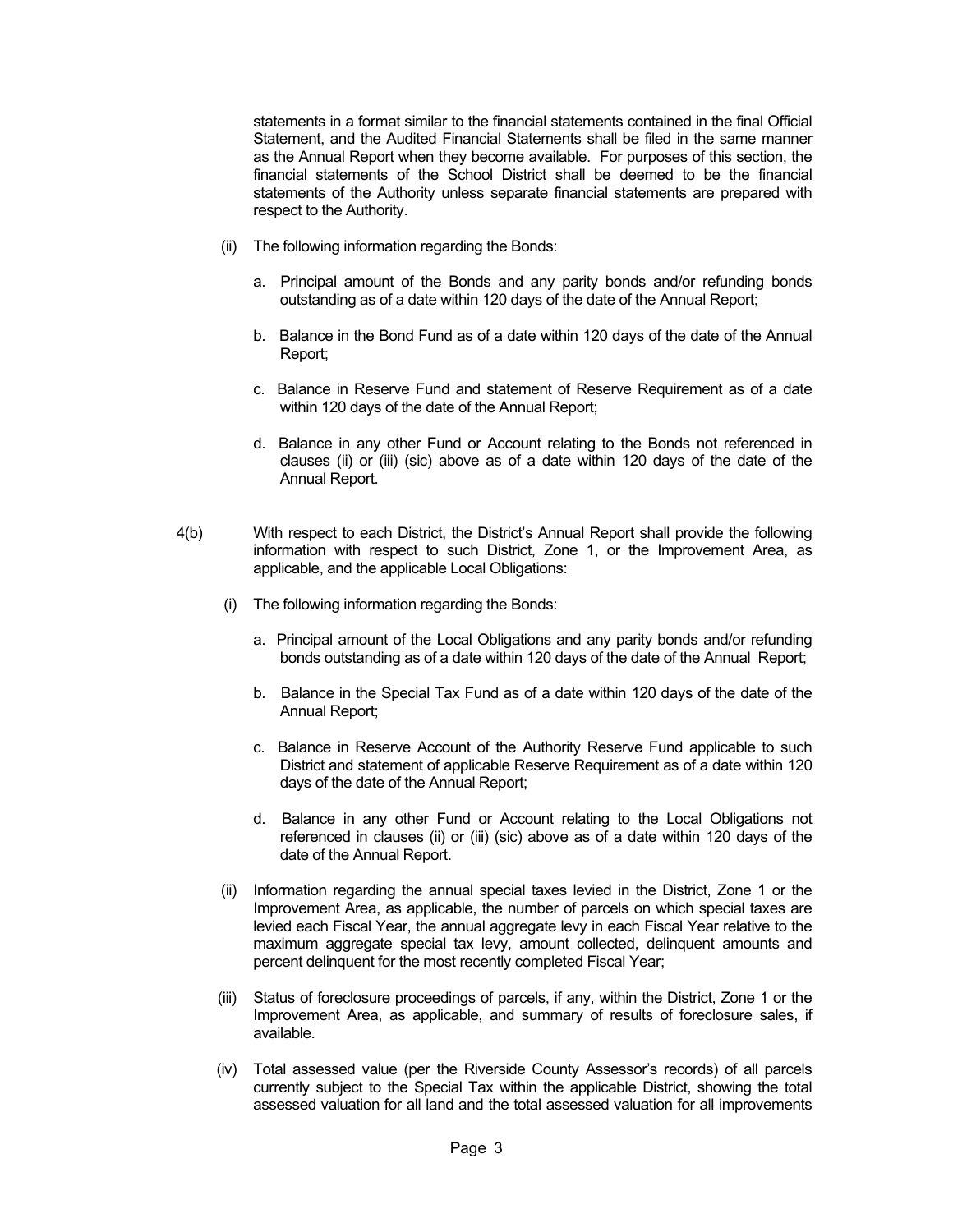within such District and distinguishing between the assessed value of improved and unimproved parcels. Parcels are considered improved if there is an assessed value for the improvements in the Assessor's records;

- (v) The total dollar amount of delinquencies in District, Zone 1 or the Improvement Area, as applicable, on or about the August 1 preceding the date of the Annual Report and, in the event that the total delinquencies within the District, Zone 1 or the Improvement Area, as applicable, on or about such August 1 or such more recent date, as determined by the District, exceed 5% of the Special Tax for the previous year, delinquency information for each parcel, including the amounts of delinquencies, length of delinquency and status of any foreclosure of each such parcel;
- (vi) The number of parcels which prepaid, the aggregate amount of prepayments of the Special Tax with respect to the District for the prior Fiscal Year and the amount of Bonds prepaid;
- (vii) Any changes to the Rate and Method of Apportionment for the District set forth in Appendix A to the Official Statement;
- (viii) A copy of the annual information required to be filed by the District with the California Debt and Investment Advisory Commission under the Act and relating generally to outstanding District bond amounts, fund balances, assessed values, special tax delinquencies and foreclosure information; and
- (ix) A statement as to whether or not the special taxes are or are not included within the Teeter Plan (as of the date of issuance, the special taxes are not included within the Teeter Plan.)
- 4(c) In addition to any of the information expressly required to be provided under paragraphs (a) and (b) of this Section, the Authority or a District, as applicable, shall provide such further information, if any, as may be necessary to make the specifically required statements set forth in clauses (a) and (b), in the light of the circumstances under which they were made, not misleading for purposes of applicable federal securities laws.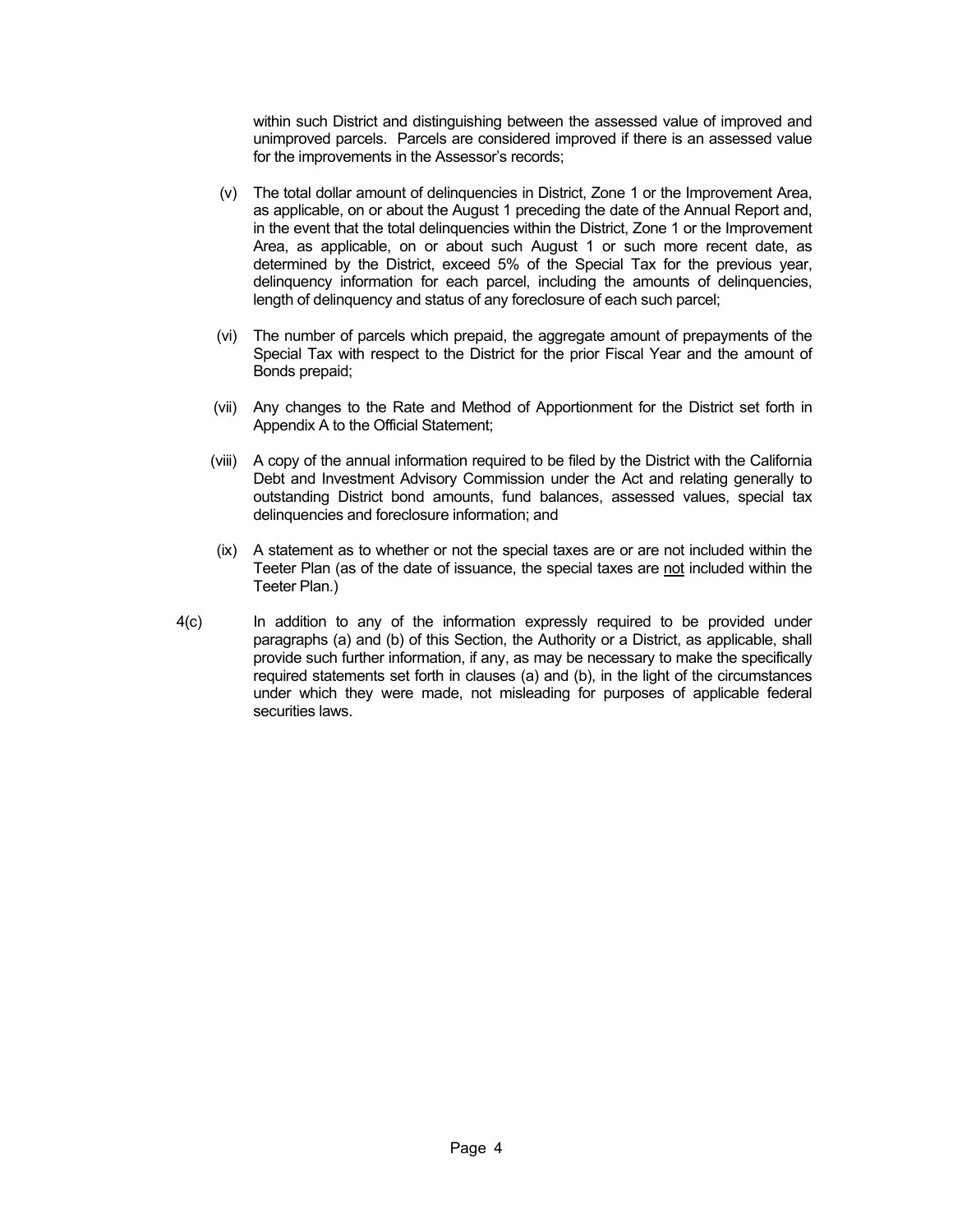#### *Dissemination of the Annual Report*

Special District Financing & Administration is the named Dissemination Agent on behalf of the Hemet Unified School District Financing Authority. The Dissemination Agent is not responsible in any manner for the content of any notice or report prepared by the Issuer pursuant to the Disclosure Agreement.

This Annual Report is being provided to the MSRB through the EMMA System at http://www.emma.msrb.org/ and the following:

Trustee:

U.S. Bank National Association 633 West Fifth Street, 24<sup>th</sup> Floor LM-CA-T24T Los Angeles, CA 90071 Phone: (213) 615-6063 Fax: (213) 615-6199 Email: Ismael.diaz@usbank.com Email: Andrea.freeman@usbank.com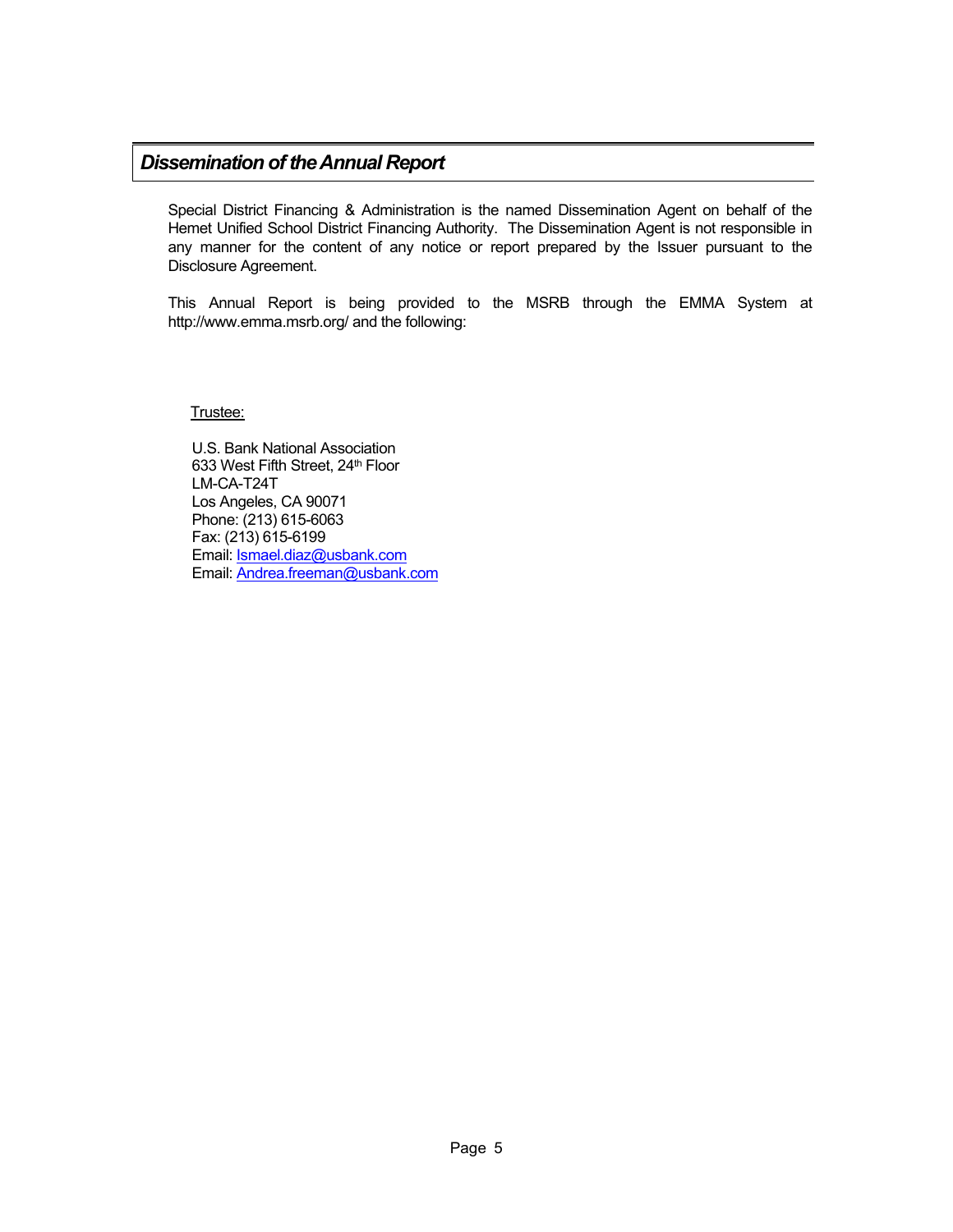**Section** 

**Three**

## **Annual Disclosure Report**

Hemet Unified School District Financing Authority 2015 Special Tax Revenue Bonds

## **REPORT SYNOPSIS - MATERIAL CHANGES TO REPORT**

The Hemet Unified School District Financing Authority 2015 Special Tax Revenue Bonds issued in the amount of \$26,955,000 were delivered on or about February 19, 2015.

Details of all relevant data are contained within the appendices to this report.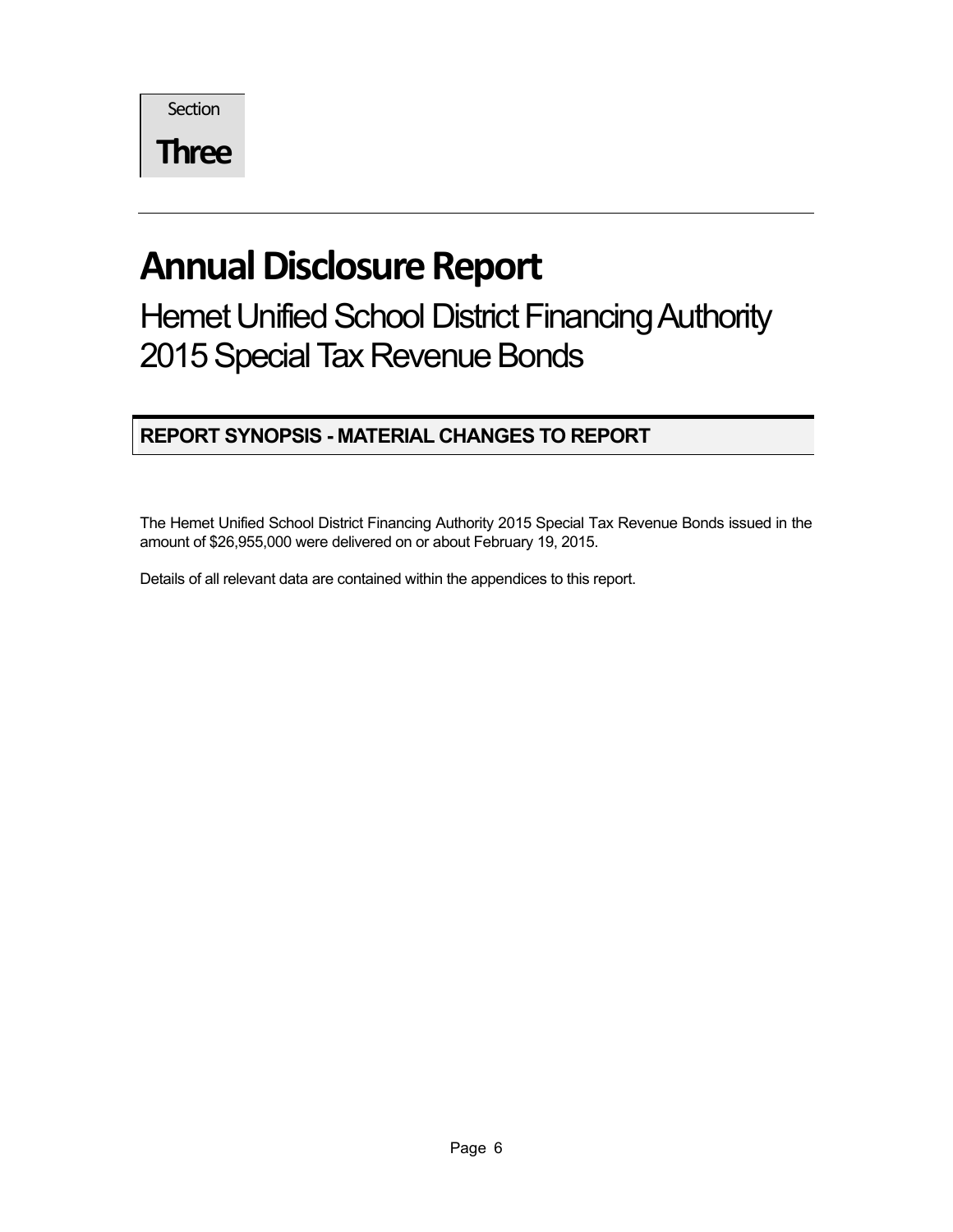**Section** 

**Four**

## **Annual Disclosure Report**

Hemet Unified School District Financing Authority 2015 Special Tax Revenue Bonds

**APPENDICES**

## **With respect to the Authority:**

|   | Appendix   CDC Section No. | <b>Description</b>                                              |
|---|----------------------------|-----------------------------------------------------------------|
| A | 4(a)(i)                    | Audited Financial Statements - (FY 2020/21)                     |
| В | 4(a)(ii)                   | <b>Bond Principal, Fund Balances &amp; Reserve Requirements</b> |

### **With respect to each District:**

| Appendix | <b>CDC Section No.</b> | <b>Description</b>                                                                                                                                     |
|----------|------------------------|--------------------------------------------------------------------------------------------------------------------------------------------------------|
| C        | 4(b)(i)                | <b>Local Obligations Principal, Local Obligations Fund Balances</b><br>& Reserve Requirements                                                          |
| D        | 4(b)(ii)               | Information regarding the Annual Special Taxes Levied /<br>Collected, Delinquency Amounts / Percentages for the most<br>recently completed Fiscal Year |
| E        | 4(b)(iii)              | <b>Foreclosure Status</b>                                                                                                                              |
| F        | 4(b)(iv)               | <b>Assessed Values</b>                                                                                                                                 |
| G        | 4(b)(v)                | Amount of Delinquencies as of August 1 or more Recent<br><b>Date</b>                                                                                   |
| H        | 4(b)(vi)               | <b>Prepayment Information</b>                                                                                                                          |
|          | 4(b)(vii)              | <b>Changes to the Rate &amp; Method of Apportionment</b>                                                                                               |
| J        | 4(b)(viii)             | <b>CDIAC Reports – (FY 2020/21)</b>                                                                                                                    |
| K        | 4(b)(ix)               | <b>Statement as to Teeter Plan</b>                                                                                                                     |
|          | 4(c)                   | Further Information, if necessary, for clarity                                                                                                         |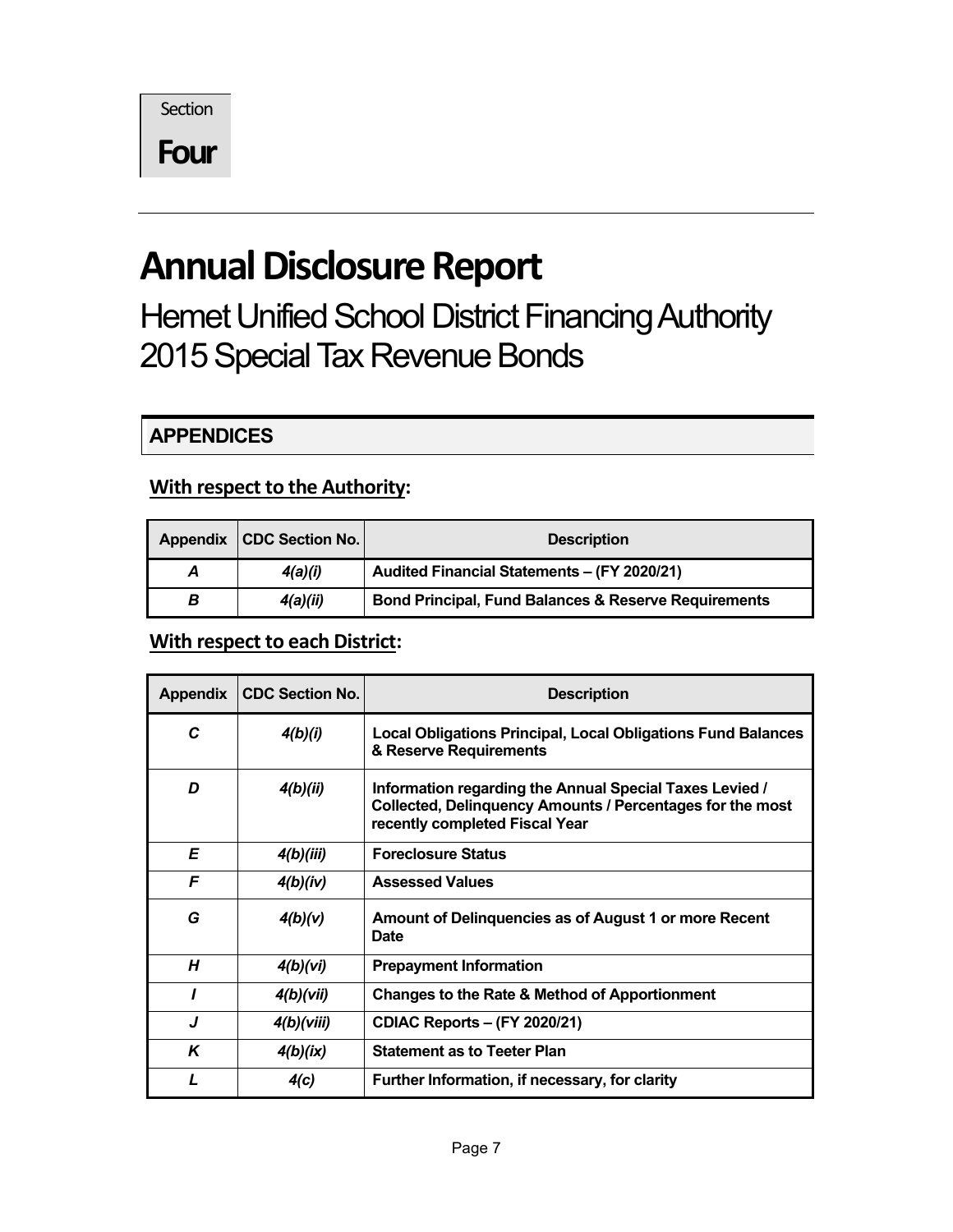## *APPENDIX A: With respect to the Authority – 2020/21 Audited Financial Statements CDC Section 4.(a)(i)*

The 2020/21 Audited Financial Statements have been filed separately with the Municipal Securities Rulemaking Board's Electronic Municipal Market Access website on January 25, 2022 and are incorporated by reference as noted below.

The Audited Financial Statements of the Hemet Unified School District may be downloaded at the following URL: https://emma.msrb.org/P21538851-P21189508-P21607824.pdf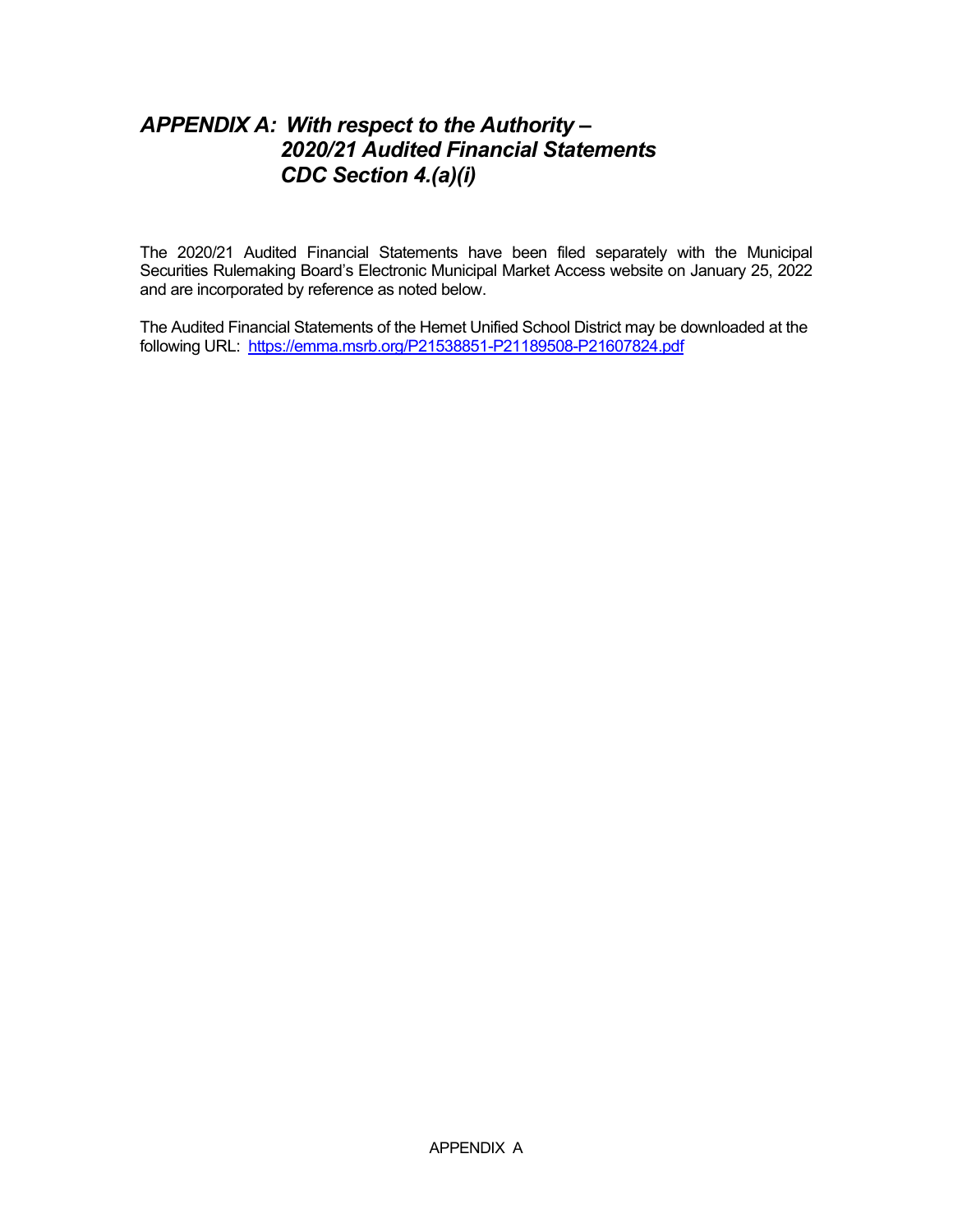## *APPENDIX B: With respect to the Authority – Bond Principal, Fund Balances and Reserve Requirement CDC Section 4.(a)(ii)*

With respect to the Authority, the Bond Principal, Bond Fund Balances and the Reserve Requirements follow.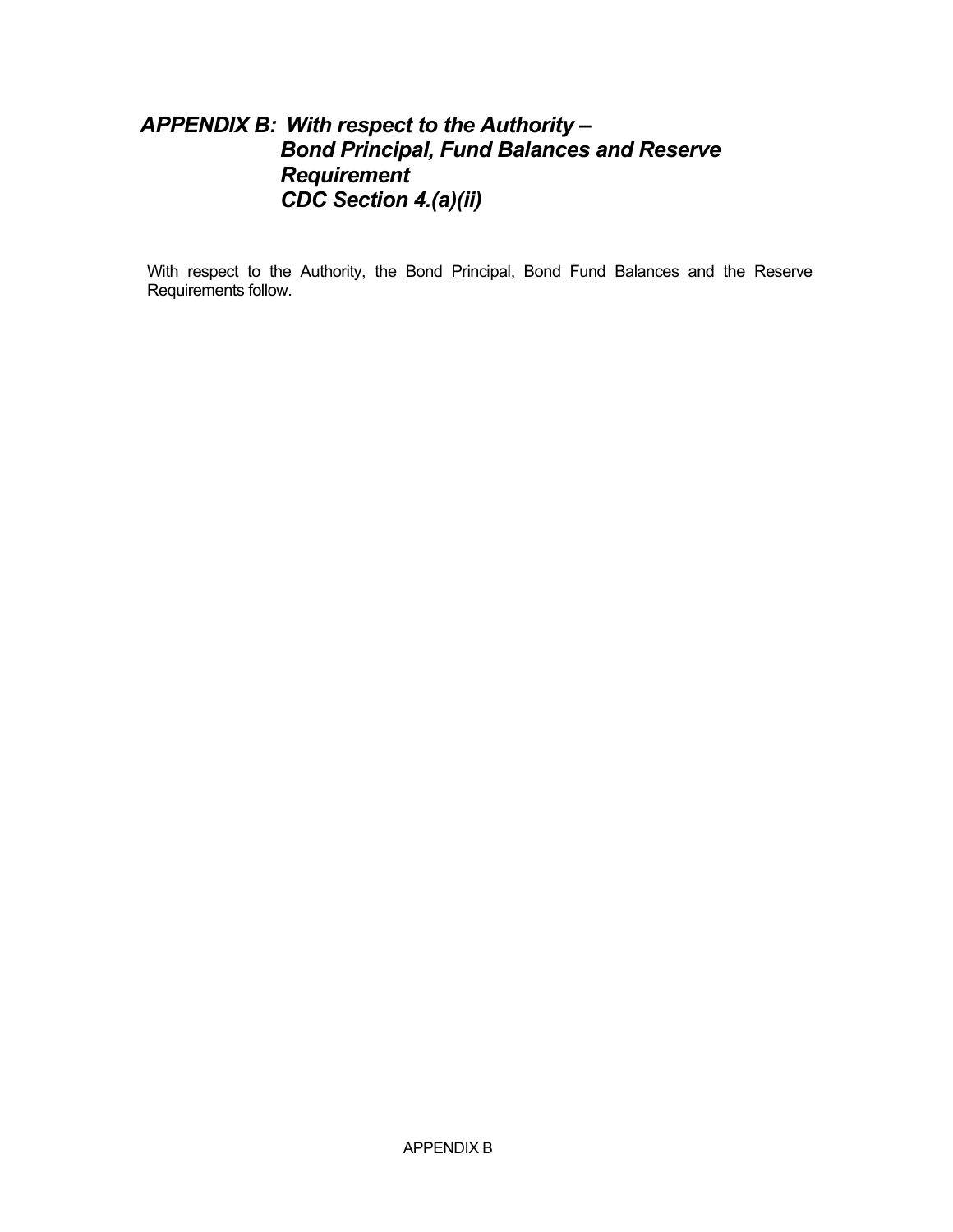## **APPENDIX B: WITH RESPECT TO THE AUTHORITY; PRINCIPAL, FUND BALANCES AND RESERVE REQUIREMENT**

#### **CDC Section 4.(a)(ii)**

#### **(NOVEMBER 30, 2021 FUND/ACCOUNT BALANCES)**

a. Principal amount of the Bonds and any parity bonds and/or refunding bonds outstanding as of a date within 120 days of the date of the Annual Report:

| <b>Principal Outstanding:</b> | \$22,235,000.00 |
|-------------------------------|-----------------|
|-------------------------------|-----------------|

b. Balance in the Bond Fund as of a date within 120 days of the date of the Annual Report:

| Bond Fund:                | \$0.00 |
|---------------------------|--------|
| <b>Principal Account:</b> | \$0.00 |
| Interest Account:         | \$0.00 |
| Redemption Account:       | \$0.00 |

c. Balance in Reserve Fund and statement of Reserve Requirement as of a date within 120 days of the date of the Annual Report:

| Reserve Fund: |  |
|---------------|--|
|               |  |

| Reserve Account 2004-1:     | \$257,641.92   |
|-----------------------------|----------------|
| Reserve Account 2005-1:     | \$270,684.64   |
| Reserve Account 2005-2:     | \$719,858.30   |
| Reserve Account 2005-3 IA1: | \$737,600.58   |
| Reserve Account 2005-4:     | \$276,035.04   |
|                             |                |
| <b>Total Reserve Funds:</b> | \$2,261,820.48 |

#### Reserve Statement

The Indenture of Trust provides that the amount in the Reserve Fund shall, as of any date of calculation equal to the least of (i) 10% of the initial principal amount of the Bonds, (ii) Maximum Annual Debt Service on the Outstanding Bonds, or (iii) 125% of average Annual Debt Service on the Outstanding Bonds.

Reserve Requirement: \$2,237,250.00

d. Balance in any other Fund or Account relating to the Bonds not referenced in clauses (ii) or (iii) as of a date within 120 days of the date of the Annual Report:

| Revenue Fund:          | \$30,129.16 |
|------------------------|-------------|
| Auth. Surplus Account: | \$0.00      |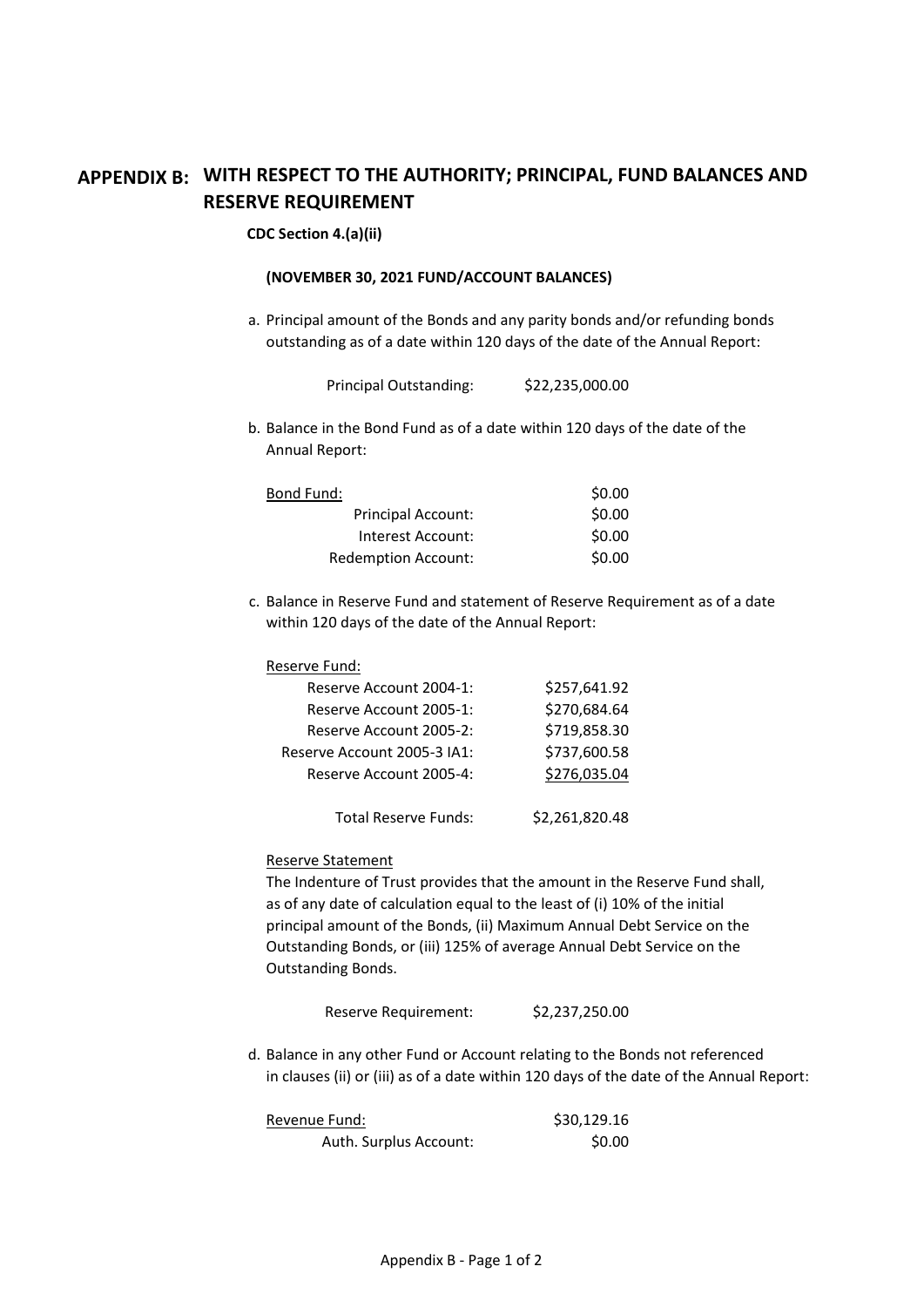## **APPENDIX B: WITH RESPECT TO THE AUTHORITY; PRINCIPAL, FUND BALANCES AND RESERVE REQUIREMENT**

#### **CDC Section 4.(a)(ii)**

(CONTINUED)

| Rebate Fund: | \$0.00 |
|--------------|--------|
|              |        |

| Program Fund:              | \$0.00 |
|----------------------------|--------|
| Purchase Account:          | \$0.00 |
| Costs of Issuance Account: | \$0.00 |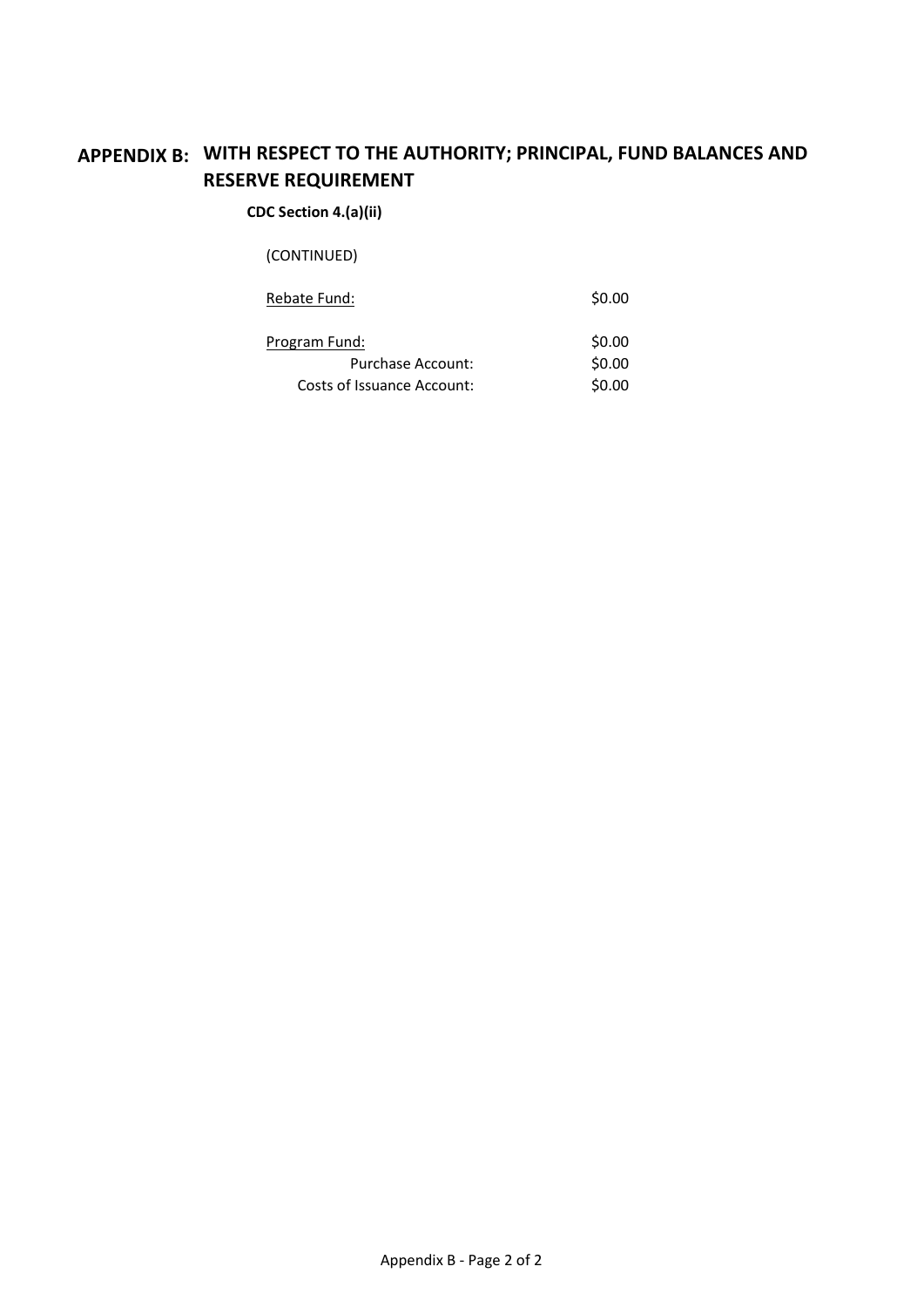## *APPENDIX C: With respect to each District – Local Obligations Principal, Fund Balances & Reserve Requirements CDC Section 4.(b)(i)*

With respect to each District, the Local Obligations Principal, Local Obligations Fund Balances and the Reserve Requirements for each District follow.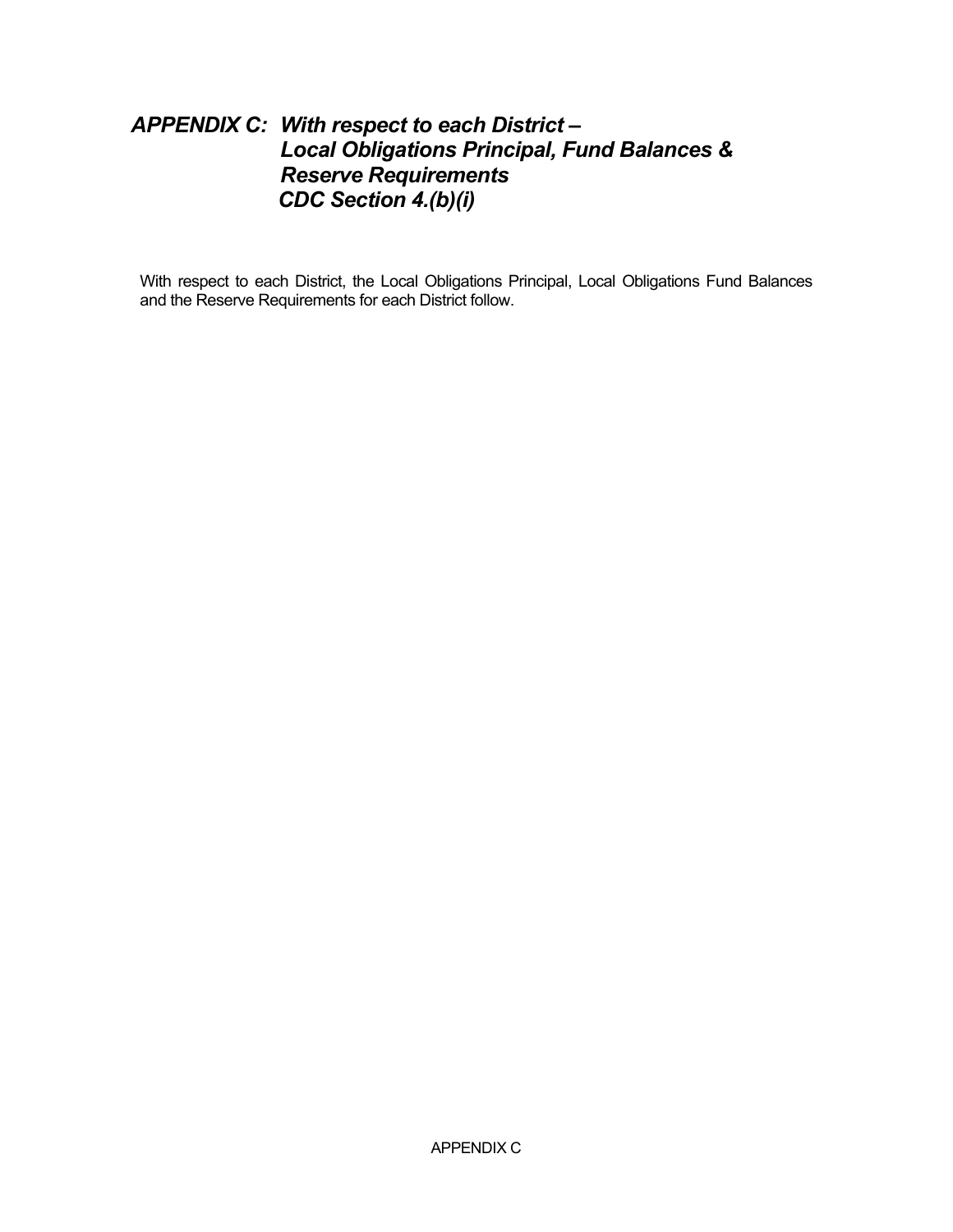## **APPENDIX C: WITH RESPECT TO CFD 2004-1; PRINCIPAL, FUND BALANCES AND RESERVE REQUIREMENT**

#### **CDC Section 4.(b)(i)**

#### **(NOVEMBER 30, 2020 FUND/ACCOUNT BALANCES)**

a. Principal amount of the Local Obligations and any parity bonds and/or refunding bonds outstanding as of a date within 120 days of the date of the Annual Report:

Principal Outstanding: \$2,545,000.00

b. Balance in the Special Tax Fund as of a date within 120 days of the date of the Annual Report:

| <b>Special Tax Fund:</b> | \$0.31 |
|--------------------------|--------|
| Prepayment Account:      | \$0.00 |

c. Balance in Reserve Account of the Authority Reserve Fund applicable to such District and statement of the applicable Reserve Requirement as of a date within 120 days of the date of the Annual Report:

2004-1 Reserve Account: \$257,641.92

Reserve Statement (HUSD Financing Authority Indenture of Trust) The Indenture of Trust provides that the amount in the Reserve Fund shall, as of any date of calculation equal to the least of (i) 10% of the initial principal amount of the Authority Bonds, (ii) Maximum Annual Debt Service on the Outstanding Authority Bonds, or (iii) 125% of average Annual Debt Service on the Outstanding Authority Bonds.

Reserve Requirement: \$256,073.81

(The Reserve Requirement is allocated among the Reserve Fund Accounts on a pro rata basis based on the then-outstanding amounts of the Local Obligations as set forth in the Indenture.)

d. Balance in any other Fund or Account relating to the Local Obligations not referenced in clauses (ii) or (iii) above as of a date within 120 days of the date of the Annual Report:

| Bond Fund: |                    | \$0.00   |
|------------|--------------------|----------|
|            | Principal Account: | \$0.00   |
|            | Interest Account:  | \$248.37 |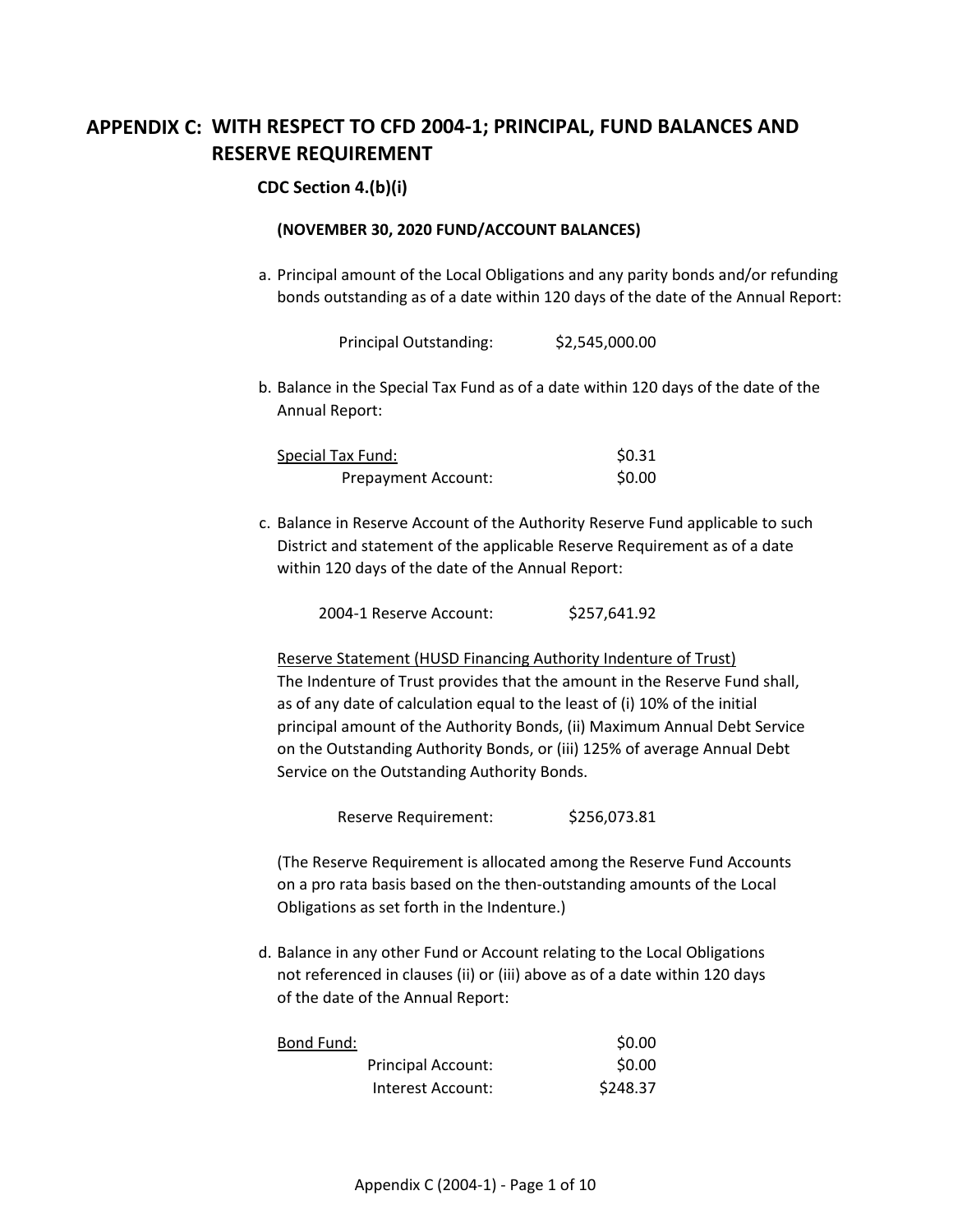## **APPENDIX C: WITH RESPECT TO CFD 2004-1; PRINCIPAL, FUND BALANCES AND RESERVE REQUIREMENT**

### **CDC Section 4.(b)(i) - CONTINUED**

| Administrative Expense Fund:    | \$67,851.75  |
|---------------------------------|--------------|
| Redemption Fund:                | \$0.00       |
| Optional Red. Account:          | \$0.00       |
| Sinking Fund Red. Account:      | \$0.00       |
| Mandatory Red. Account:         | \$0.00       |
| Surplus School Facilities Fund: | \$811,544.56 |
| Escrow Fund:                    |              |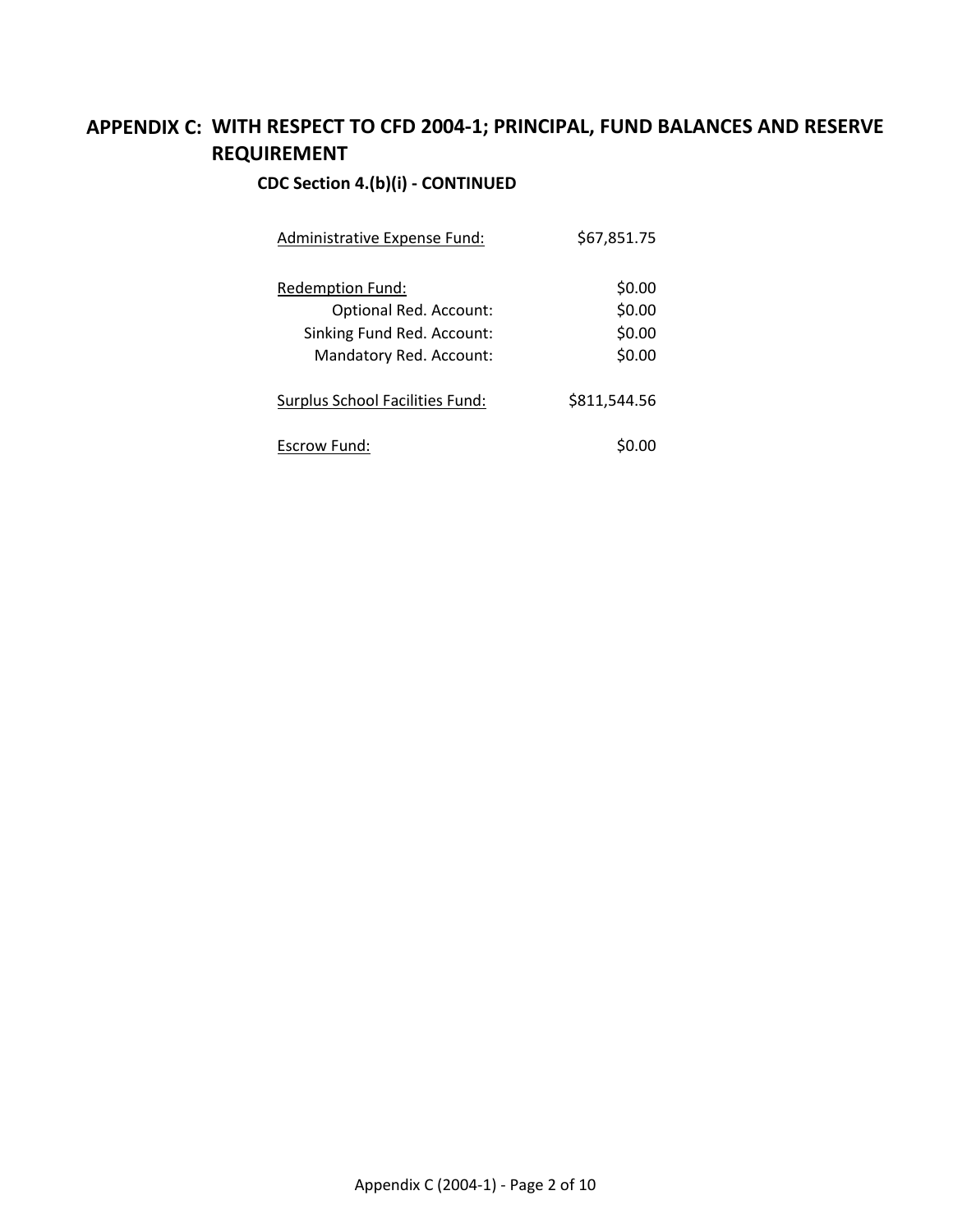## **APPENDIX C: WITH RESPECT TO CFD 2005-1; PRINCIPAL, FUND BALANCES AND RESERVE REQUIREMENT**

#### **CDC Section 4.(b)(i)**

#### **(NOVEMBER 30, 2021 FUND/ACCOUNT BALANCES)**

a. Principal amount of the Local Obligations and any parity bonds and/or refunding bonds outstanding as of a date within 120 days of the date of the Annual Report:

Principal Outstanding: \$2,645,000.00

b. Balance in the Special Tax Fund as of a date within 120 days of the date of the Annual Report:

| Special Tax Fund:   | \$0.26 |
|---------------------|--------|
| Prepayment Account: | \$0.00 |

c. Balance in Reserve Account of the Authority Reserve Fund applicable to such District and statement of the applicable Reserve Requirement as of a date within 120 days of the date of the Annual Report:

2005-1 Reserve Account: \$266,135.65

Reserve Statement (HUSD Financing Authority Indenture of Trust) The Indenture of Trust provides that the amount in the Reserve Fund shall, as of any date of calculation equal to the least of (i) 10% of the initial principal amount of the Authority Bonds, (ii) Maximum Annual Debt Service on the Outstanding Authority Bonds, or (iii) 125% of average Annual Debt Service on the Outstanding Authority Bonds.

Reserve Requirement: \$266,135.65

(The Reserve Requirement is allocated among the Reserve Fund Accounts on a pro rata basis based on the then-outstanding amounts of the Local Obligations as set forth in the Indenture.)

d. Balance in any other Fund or Account relating to the Local Obligations not referenced in clauses (ii) or (iii) above as of a date within 120 days of the date of the Annual Report:

| Bond Fund: |                           | \$0.00     |
|------------|---------------------------|------------|
|            | <b>Principal Account:</b> | \$0.00     |
|            | Interest Account:         | \$6,777.93 |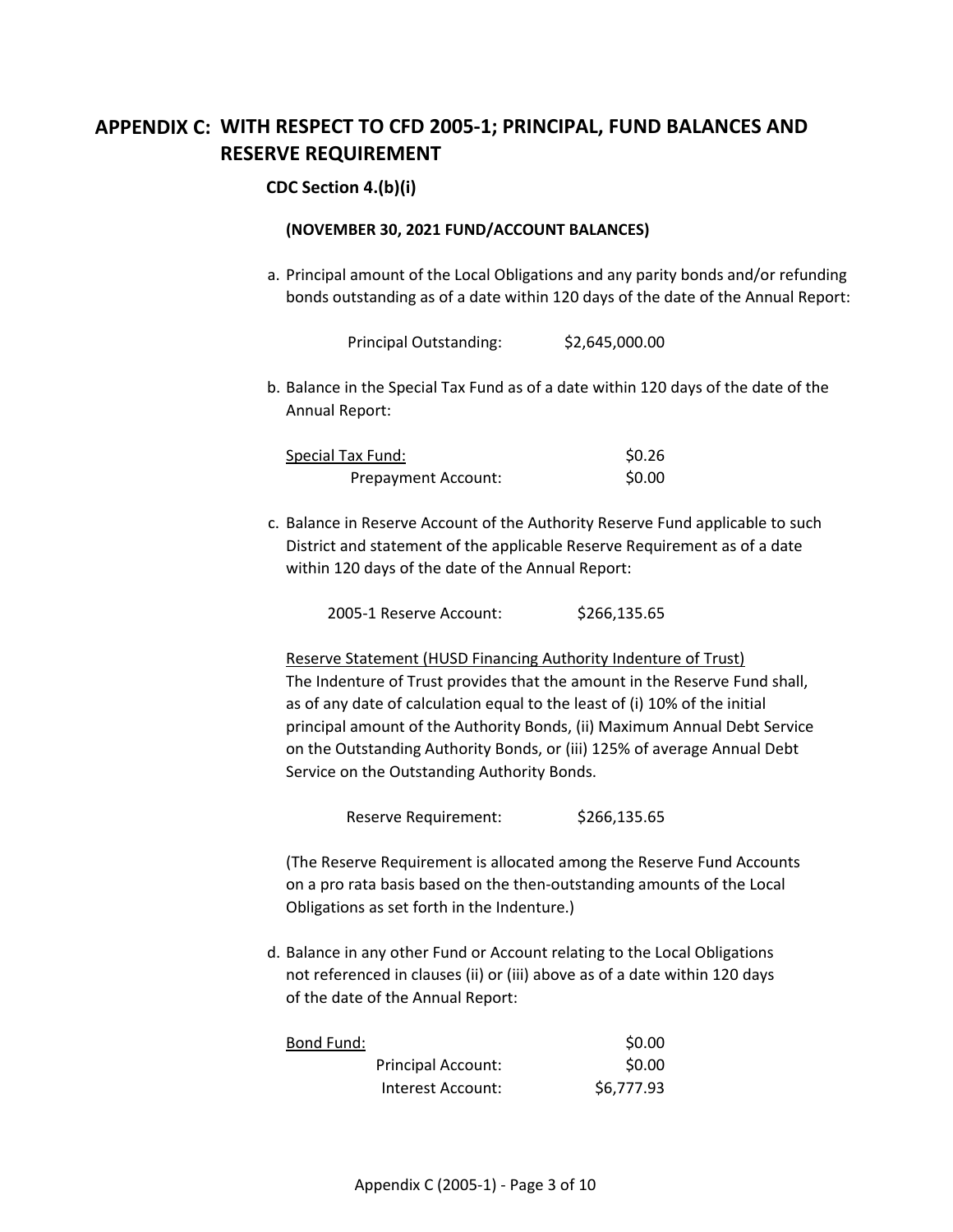### **APPENDIX C: WITH RESPECT TO CFD 2005-1; PRINCIPAL, FUND BALANCES AND C** Section 4.(b)(i) - CO **RESERVE REQUIREMENT**

| CDC Section 4.(b)(i) - CONTINUED |  |
|----------------------------------|--|
|----------------------------------|--|

| <b>Administrative Expense Fund:</b>                                                                 | \$10,602.35                          |
|-----------------------------------------------------------------------------------------------------|--------------------------------------|
| Redemption Fund:<br>Optional Red. Account:<br>Sinking Fund Red. Account:<br>Mandatory Red. Account: | \$0.00<br>\$0.00<br>\$0.00<br>\$0.00 |
| Surplus School Facilities Fund:                                                                     | \$68,058.87                          |
| Escrow Fund:                                                                                        |                                      |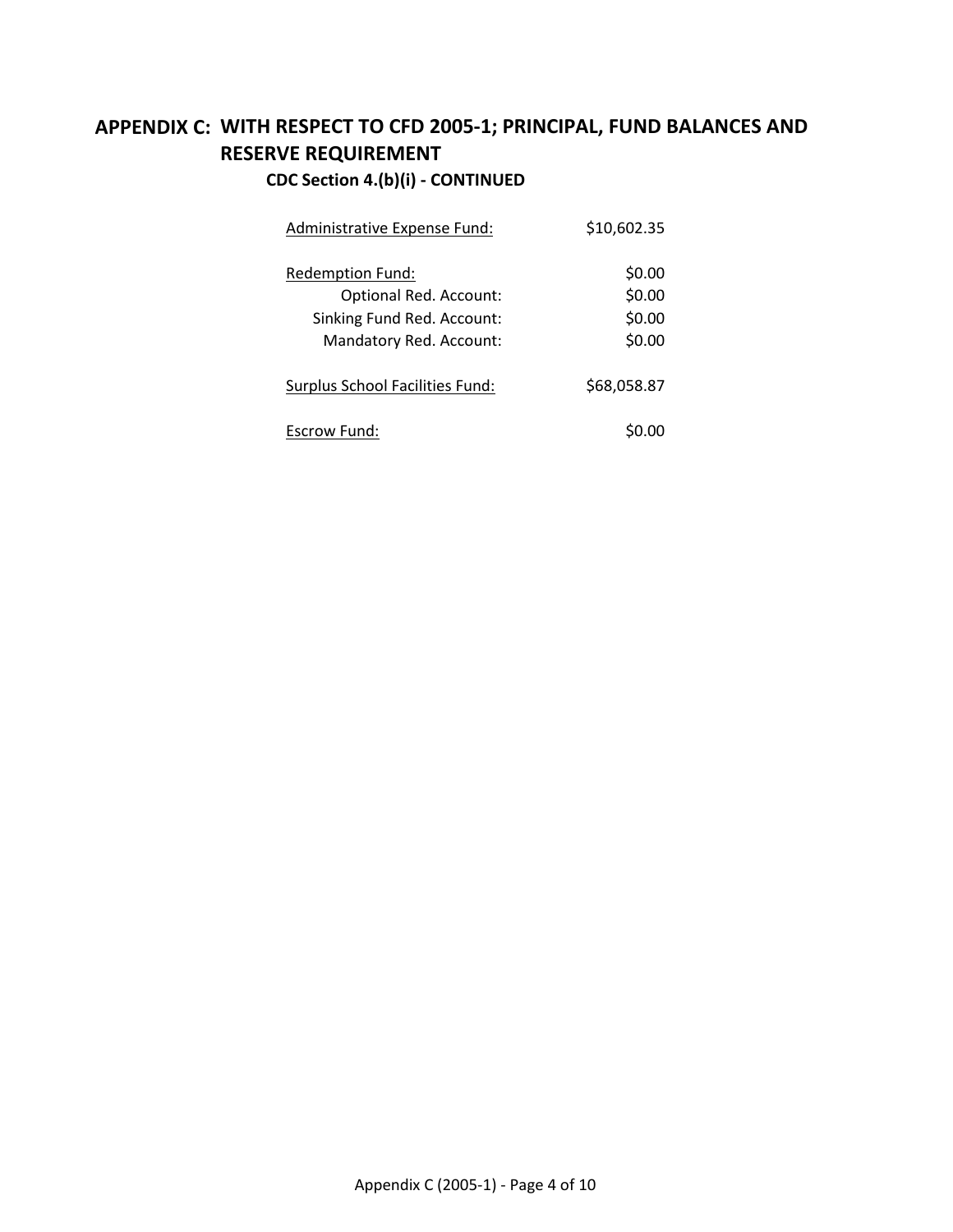## **APPENDIX C: WITH RESPECT TO CFD 2005-2; PRINCIPAL, FUND BALANCES AND RESERVE REQUIREMENT**

#### **CDC Section 4.(b)(i)**

#### **(NOVEMBER 30, 2021 FUND/ACCOUNT BALANCES)**

a. Principal amount of the Local Obligations and any parity bonds and/or refunding bonds outstanding as of a date within 120 days of the date of the Annual Report:

Principal Outstanding: \$7,020,000.00

b. Balance in the Special Tax Fund as of a date within 120 days of the date of the Annual Report:

| Special Tax Fund:   | \$0.76 |
|---------------------|--------|
| Prepayment Account: | \$0.00 |

c. Balance in Reserve Account of the Authority Reserve Fund applicable to such District and statement of the applicable Reserve Requirement as of a date within 120 days of the date of the Annual Report:

2005-2 Reserve Account: \$719,858.30

Reserve Statement (HUSD Financing Authority Indenture of Trust) The Indenture of Trust provides that the amount in the Reserve Fund shall, as of any date of calculation equal to the least of (i) 10% of the initial principal amount of the Authority Bonds, (ii) Maximum Annual Debt Service on the Outstanding Authority Bonds, or (iii) 125% of average Annual Debt Service on the Outstanding Authority Bonds.

Reserve Requirement: \$706,341.13

(The Reserve Requirement is allocated among the Reserve Fund Accounts on a pro rata basis based on the then-outstanding amounts of the Local Obligations as set forth in the Indenture.)

d. Balance in any other Fund or Account relating to the Local Obligations not referenced in clauses (ii) or (iii) above as of a date within 120 days of the date of the Annual Report:

| Bond Fund: |                           | \$0.00     |
|------------|---------------------------|------------|
|            | <b>Principal Account:</b> | \$0.00     |
|            | Interest Account:         | \$1,049.46 |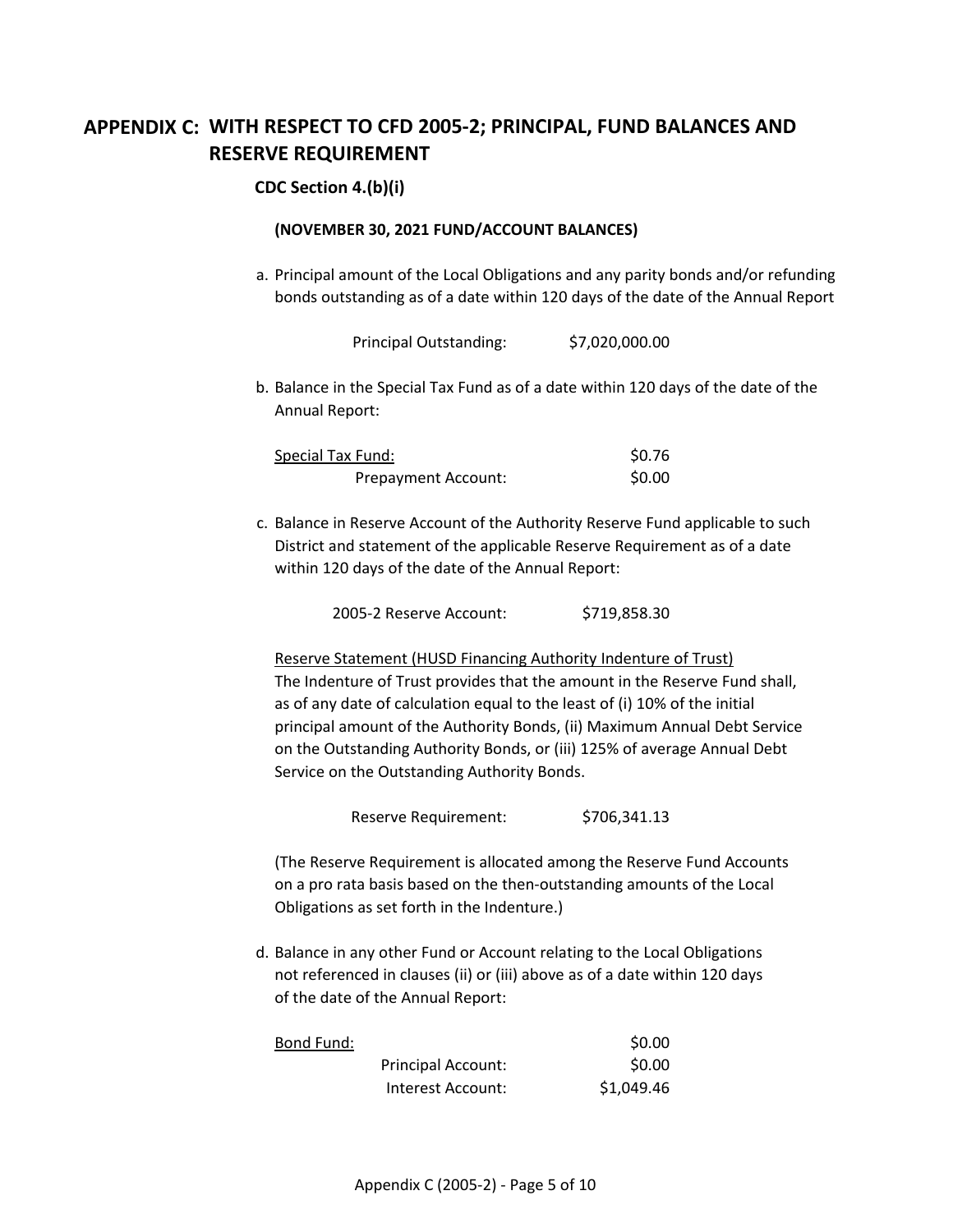## **APPENDIX C: WITH RESPECT TO CFD 2005-2; PRINCIPAL, FUND BALANCES AND CDC Section 4.(b)(i) - CONTINUED RESERVE REQUIREMENT**

| Administrative Expense Fund:    | \$32,627.80 |
|---------------------------------|-------------|
| Redemption Fund:                | \$0.00      |
| Optional Red. Account:          | \$0.00      |
| Sinking Fund Red. Account:      | \$0.00      |
| Mandatory Red. Account:         | \$0.00      |
| Surplus School Facilities Fund: | \$1.13      |
| Escrow Fund:                    |             |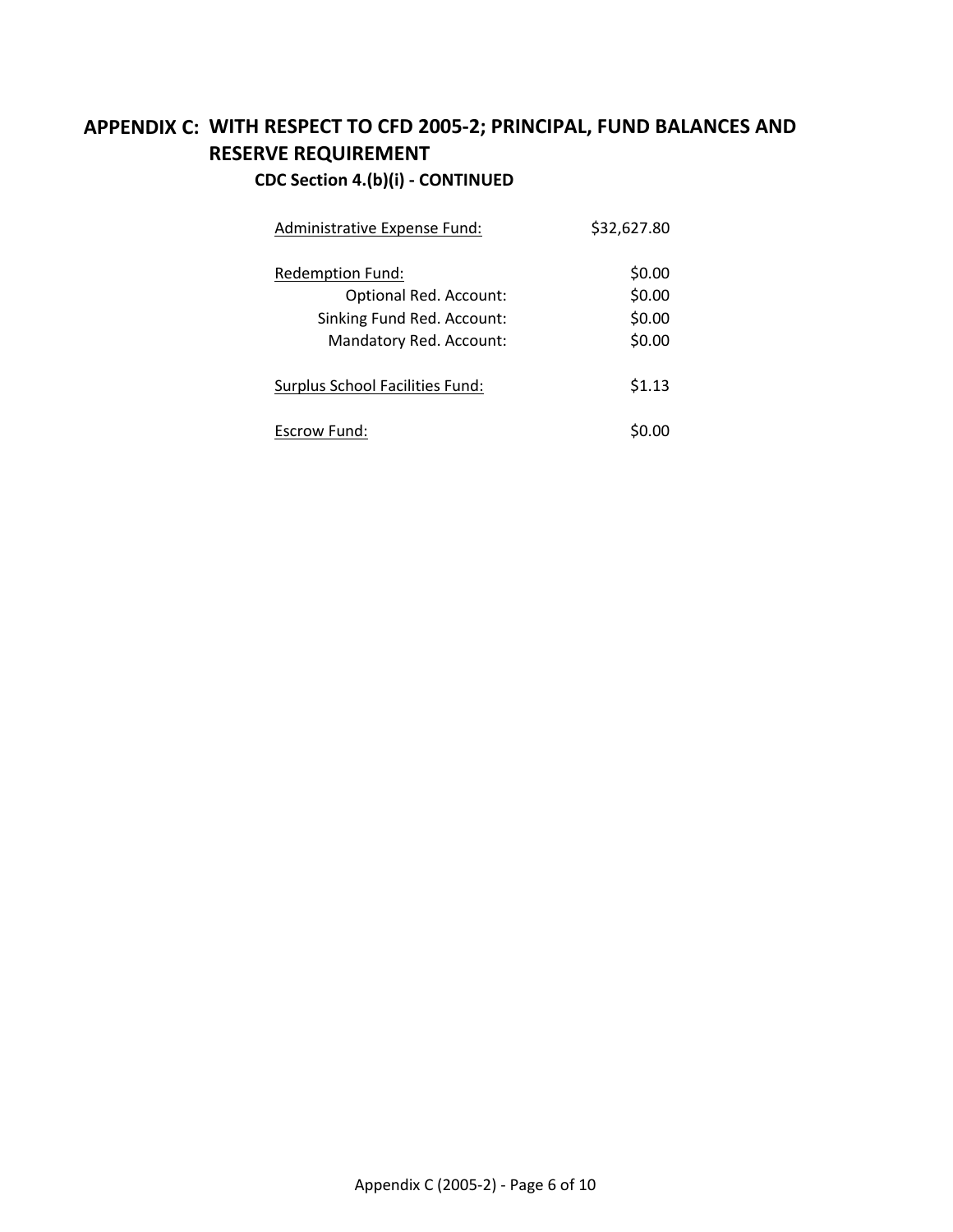## **APPENDIX C: WITH RESPECT TO CFD 2005-3 IA-1; PRINCIPAL, FUND BALANCES AND RESERVE REQUIREMENT**

#### **CDC Section 4.(b)(i)**

#### **(NOVEMBER 30, 2021 FUND/ACCOUNT BALANCES)**

a. Principal amount of the Local Obligations and any parity bonds and/or refundir bonds outstanding as of a date within 120 days of the date of the Annual Repo

Principal Outstanding: \$7,295,000.00

b. Balance in the Special Tax Fund as of a date within 120 days of the date of the Annual Report:

| Special Tax Fund:          | \$0.47 |
|----------------------------|--------|
| <b>Prepayment Account:</b> | \$0.00 |

c. Balance in Reserve Account of the Authority Reserve Fund applicable to such District and statement of the applicable Reserve Requirement as of a date within 120 days of the date of the Annual Report:

2005-3 IA-1 Reserve Account: \$737,600.58

Reserve Statement (HUSD Financing Authority Indenture of Trust) The Indenture of Trust provides that the amount in the Reserve Fund shall, as of any date of calculation equal to the least of (i) 10% of the initial principal amount of the Authority Bonds, (ii) Maximum Annual Debt Service on the Outstanding Authority Bonds, or (iii) 125% of average Annual Debt Service on the Outstanding Authority Bonds.

Reserve Requirement: \$734,011.19

(The Reserve Requirement is allocated among the Reserve Fund Accounts on a pro rata basis based on the then-outstanding amounts of the Local Obligations as set forth in the Indenture.)

d. Balance in any other Fund or Account relating to the Local Obligations not referenced in clauses (ii) or (iii) above as of a date within 120 days of the date of the Annual Report:

| Bond Fund: |                    | \$0.00 |
|------------|--------------------|--------|
|            | Principal Account: | \$0.00 |
|            | Interest Account:  | \$0.02 |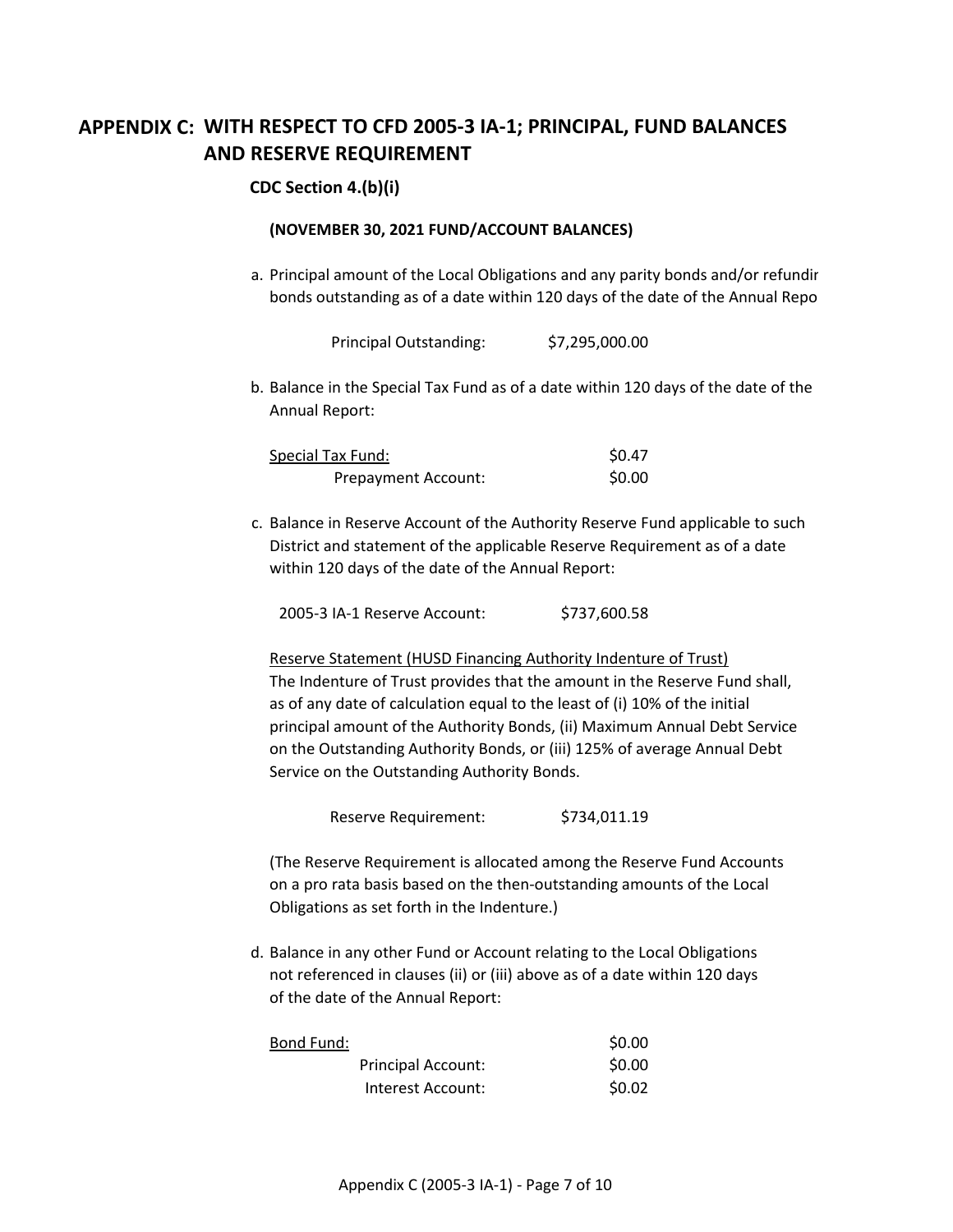## **APPENDIX C: WITH RESPECT TO CFD 2005-3 IA-1; PRINCIPAL, FUND BALANCES CDC Section 4.(b)(i) - CONTINUED AND RESERVE REQUIREMENT**

| Administrative Expense Fund:                                                                               | \$13,786.00                          |
|------------------------------------------------------------------------------------------------------------|--------------------------------------|
| Redemption Fund:<br><b>Optional Red. Account:</b><br>Sinking Fund Red. Account:<br>Mandatory Red. Account: | \$0.00<br>\$0.00<br>\$0.00<br>\$0.00 |
| Project Fund:                                                                                              | \$0.00                               |
| Surplus School Facilities Fund:                                                                            | \$0.72                               |
| Escrow Fund:                                                                                               |                                      |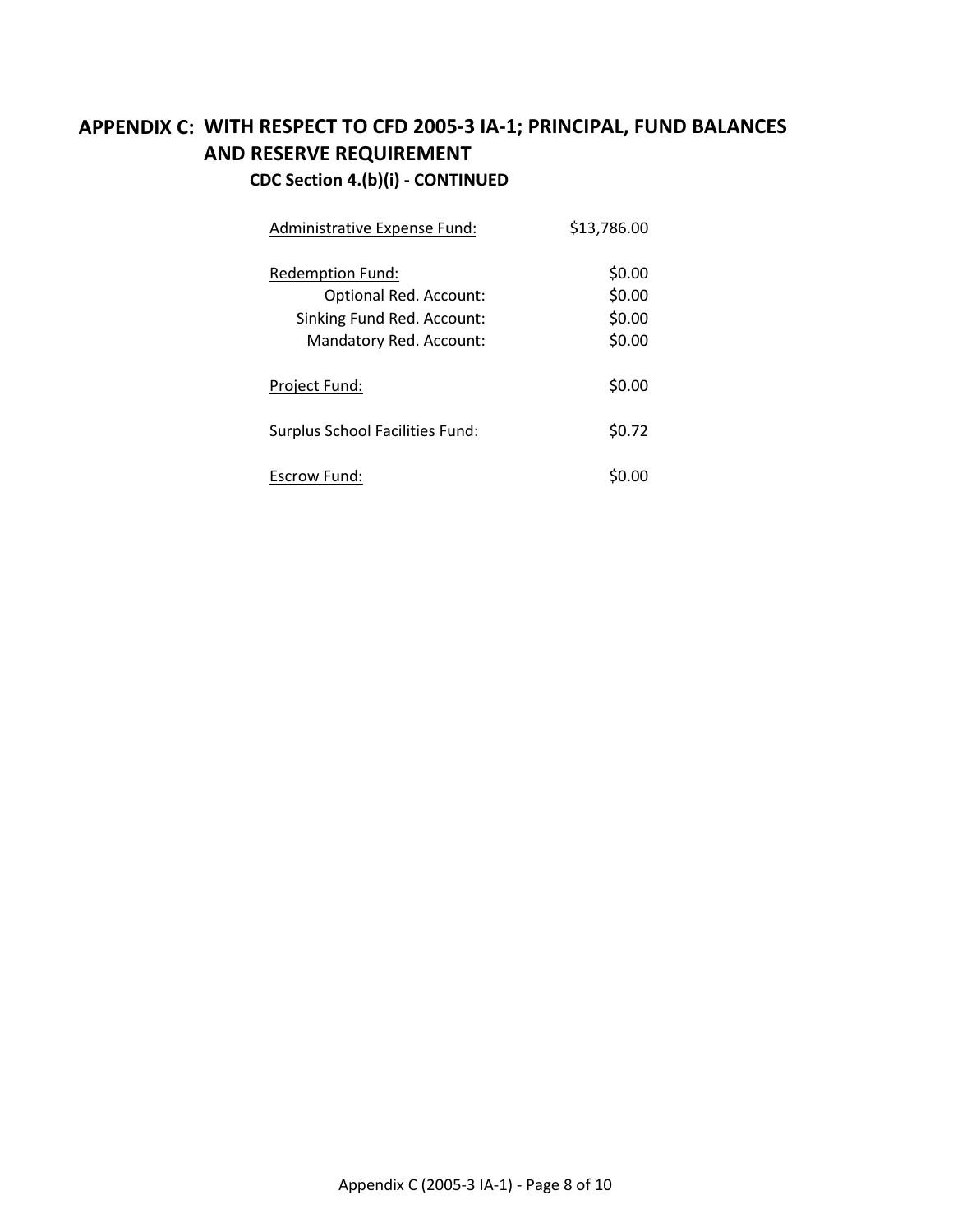## **APPENDIX C: WITH RESPECT TO CFD 2005-4; PRINCIPAL, FUND BALANCES AND RESERVE REQUIREMENT**

#### **CDC Section 4.(b)(i)**

#### **(NOVEMBER 30, 2021 FUND/ACCOUNT BALANCES)**

a. Principal amount of the Local Obligations and any parity bonds and/or refundir bonds outstanding as of a date within 120 days of the date of the Annual Repo

Principal Outstanding: \$2,730,000.00

b. Balance in the Special Tax Fund as of a date within 120 days of the date of the Annual Report:

| <b>Special Tax Fund:</b> | \$0.20 |
|--------------------------|--------|
| Prepayment Account:      | \$0.00 |

c. Balance in Reserve Account of the Authority Reserve Fund applicable to such District and statement of the applicable Reserve Requirement as of a date within 120 days of the date of the Annual Report:

2005-4 Reserve Account: \$276,035.04

Reserve Statement (HUSD Financing Authority Indenture of Trust) The Indenture of Trust provides that the amount in the Reserve Fund shall, as of any date of calculation equal to the least of (i) 10% of the initial principal amount of the Authority Bonds, (ii) Maximum Annual Debt Service on the Outstanding Authority Bonds, or (iii) 125% of average Annual Debt Service on the Outstanding Authority Bonds.

Reserve Requirement: \$274,688.22

(The Reserve Requirement is allocated among the Reserve Fund Accounts on a pro rata basis based on the then-outstanding amounts of the Local Obligations as set forth in the Indenture.)

d. Balance in any other Fund or Account relating to the Local Obligations not referenced in clauses (ii) or (iii) above as of a date within 120 days of the date of the Annual Report:

| Bond Fund: |                    | \$0.00 |
|------------|--------------------|--------|
|            | Principal Account: | \$0.00 |
|            | Interest Account:  | \$0.01 |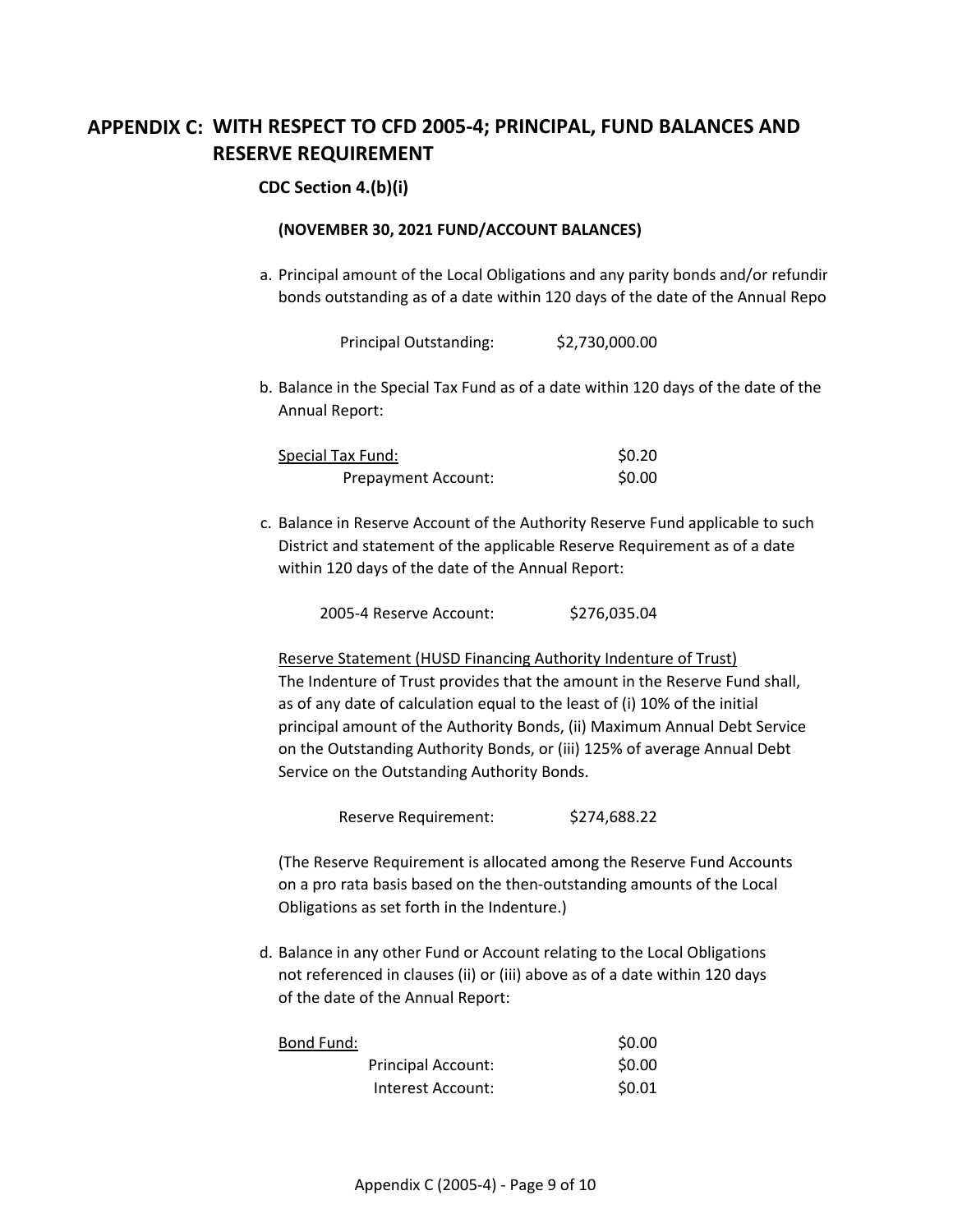## **APPENDIX C: WITH RESPECT TO CFD 2005-4; PRINCIPAL, FUND BALANCES AND RESERVE REQUIREMENT**

## **CDC Section 4.(b)(i) - CONTINUED**

| Administrative Expense Fund:    | \$59,182.16  |
|---------------------------------|--------------|
| Redemption Fund:                | \$0.00       |
| Optional Red. Account:          | \$0.00       |
| Sinking Fund Red. Account:      | \$0.00       |
| Mandatory Red. Account:         | \$0.00       |
| Surplus School Facilities Fund: | \$674,863.72 |
| Escrow Fund:                    |              |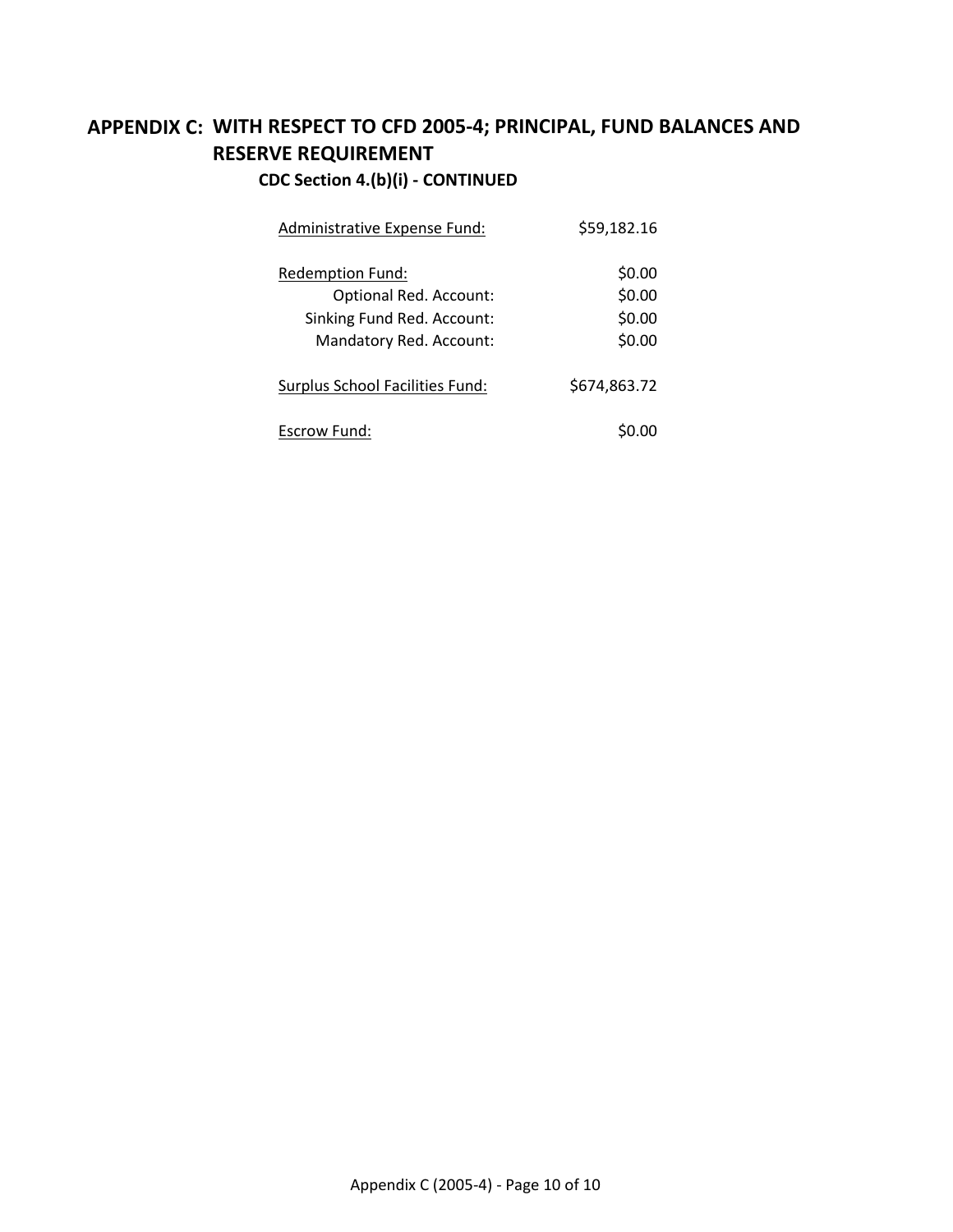## *APPENDIX D: With respect to each District – Annual Special Taxes Levied / Collected Delinquent Amount / Percentages for most recently completed Fiscal Year (FY 2020/21)*

With respect to each District, the Annual Special Taxes Levied / Collected, Delinquency Amounts and Percentages for the most recently completed Fiscal Year follow.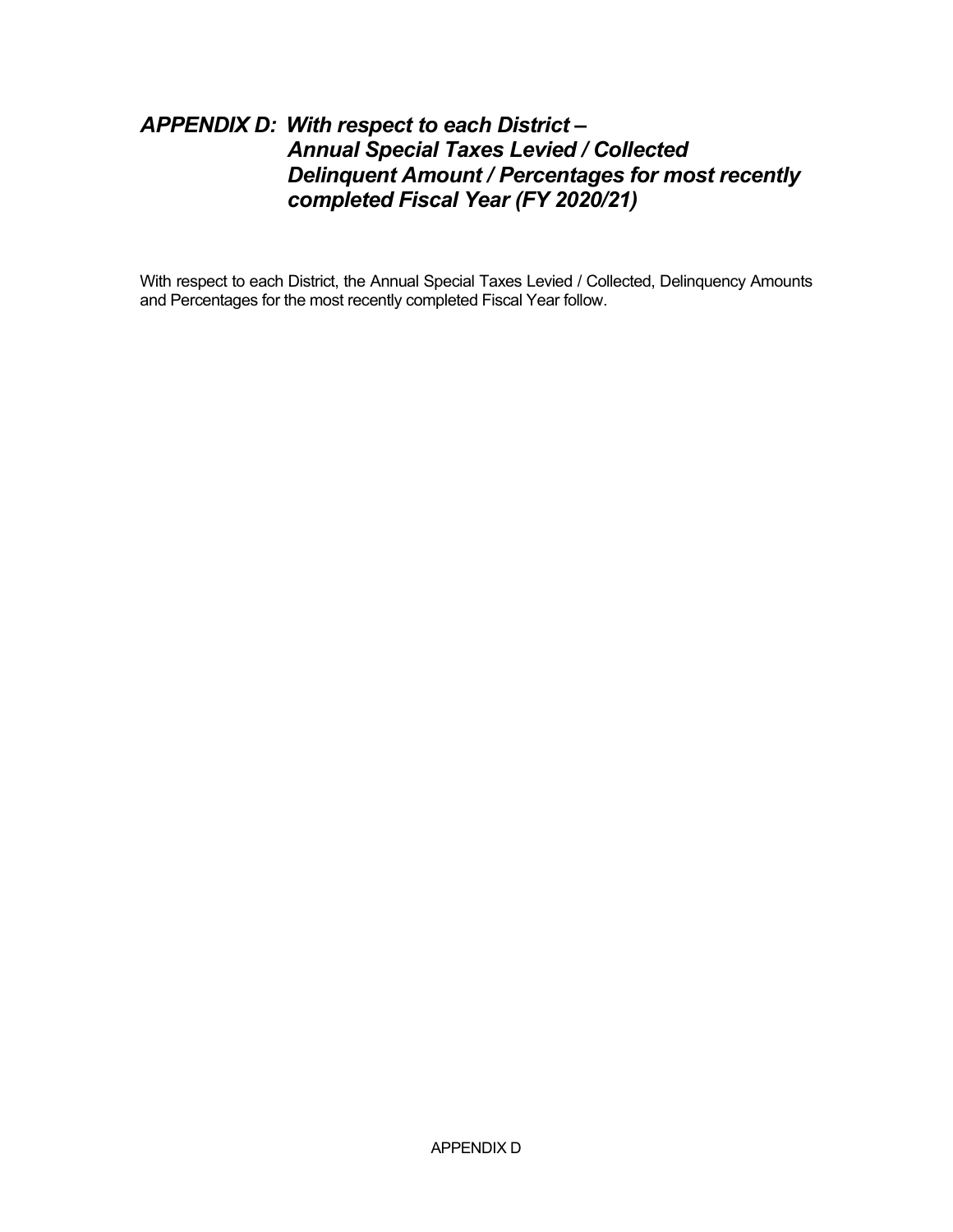#### **HEMET UNFIED SCHOOL DISTRICT COMMUNITY FACILITES DISTRICTS SPECIAL TAX LEVY and DELINQUENCIES FOR THE MOST RECENTLY COMPLETED FISCAL YEAR (FY 2020/21)**

| Community                                |                       | <b>Number</b><br>of             | <b>Total</b><br>Aggregate    | <b>Maximum</b>                         | <b>Amount of</b><br><b>Special</b> |                                     | <b>Amount</b>               |                         |                                                         |
|------------------------------------------|-----------------------|---------------------------------|------------------------------|----------------------------------------|------------------------------------|-------------------------------------|-----------------------------|-------------------------|---------------------------------------------------------|
| <b>Facilities</b><br><b>District No.</b> | <b>Fiscal</b><br>Year | <b>Parcels</b><br><b>Levied</b> | <b>Special Tax</b><br>Levied | <b>Aggregate</b><br><b>Special Tax</b> | <b>Taxes</b><br><b>Collected</b>   | <b>Parcels</b><br><b>Delinguent</b> | Delinguent as<br>of June 30 | % Delinquent<br>June 30 | <b>County Delinguency</b><br>Report Date <sup>(1)</sup> |
| $2004-1$ (Z-1)                           | 2020/21               | 151                             | \$365,974.84                 | \$483,859.87                           | \$365,974.84                       | 0                                   | \$0.00                      | $0.00\%$                | 7/1/2021                                                |
| 2005-1                                   | 2020/21               | 146                             | \$352,678.90                 | \$381,500.76                           | \$351,362.00                       |                                     | \$1,316.90                  | 0.37%                   | 7/1/2021                                                |
| 2005-2                                   | 2020/21               | 427                             | \$917,229.00                 | \$991,068.00                           | \$904,881.00                       |                                     | \$12,348.00                 | 1.35%                   | 7/1/2021                                                |
| 2005-3 IA-1                              | 2020/21               | 310                             | \$747,239.86                 | \$1,477,212.21                         | \$732,952.40                       | 6                                   | \$14,287.46                 | 1.91%                   | 7/1/2021                                                |
| 2005-4                                   | 2020/21               | 100                             | \$330,121.08                 | \$373,396.00                           | \$324,878.37                       | $\overline{2}$                      | \$5,242.71                  | .59%                    | 7/1/2021                                                |

 $\overline{^{(1)}}$  Amount delinquent as of June 30; County of Riverside Report date 7/1/2021 for FY 2020/21 delinquencies.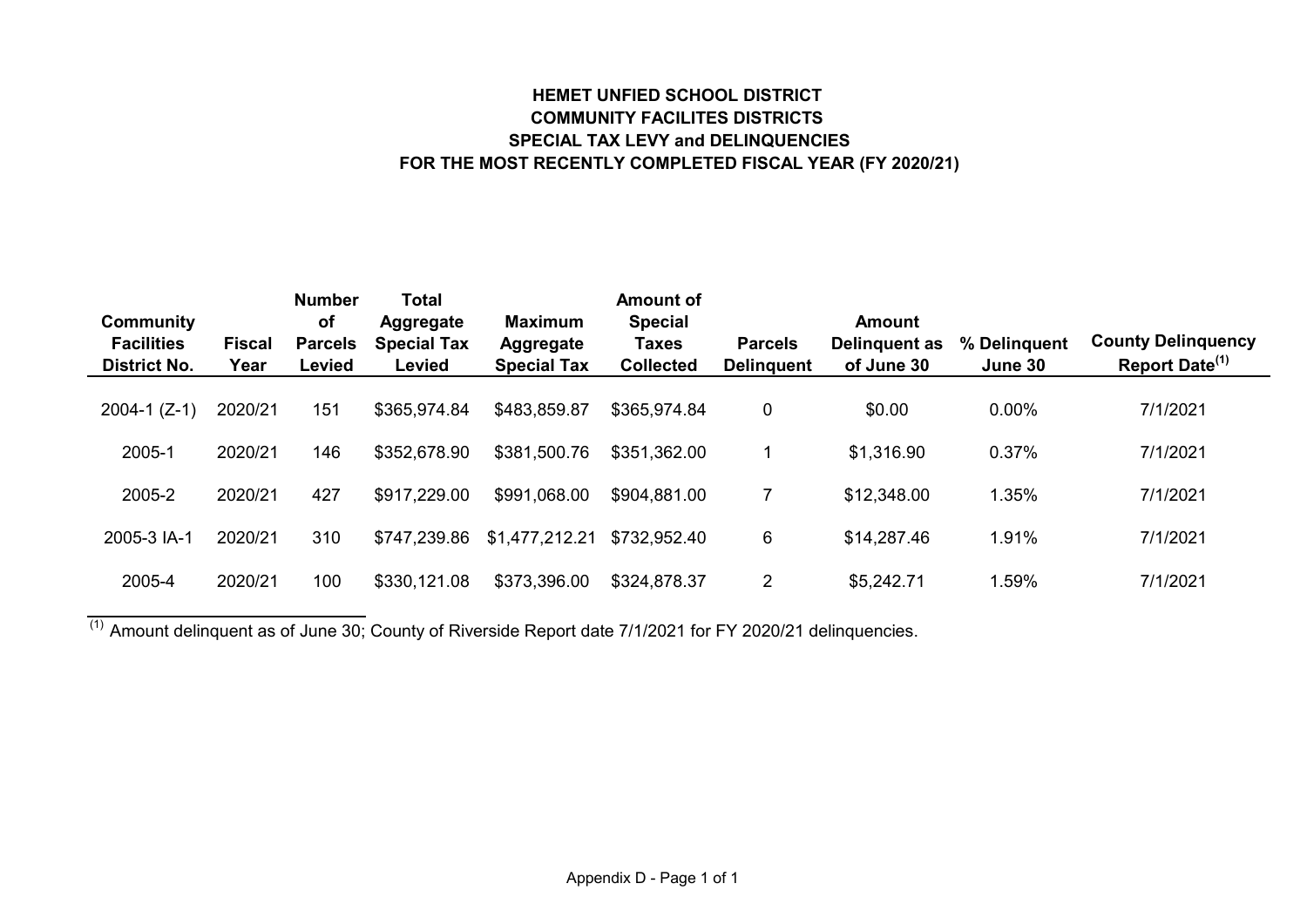## *APPENDIX E: With respect to each District – Foreclosure Status*

Status of foreclosure proceedings of parcels, if any, within the District, Zone 1 or the Improvement Area, as applicable, and summary of results of foreclosure sales, if any.

Not later than August 1 of each Fiscal Year, the District will compare the amount of Special Taxes theretofore levied in the District in the prior Fiscal Year to the amount of Special Taxes theretofore reported by the County as paid and received and:

If the District determines that any single parcel within the District is delinquent in the payment of all or a portion of three semi-annual installments of Special Taxes, then the District shall send or cause to be sent a notice of delinquency (and a demand for immediate payment thereof) to the property owner within 45 days of such determination, and (if the delinquency remains uncured) foreclosure proceedings shall be commenced by the District as to each parcel that received the delinquency notification within 120 days of such determination, to the extent permissible under applicable law.

If the District determines that (i) the total amount of delinquent Special Taxes for the prior Fiscal Year for the District (including the total of delinquencies described above) exceeds 5% of the total Special Taxes due and payable for the prior Fiscal Year, and (ii) the applicable Community Facilities District Reserve Account is less than the Reserve Requirement, the District shall notify or cause to be notified property owners who are then delinquent in the payment of Special Taxes (and demand immediate payment of the delinquency) within 45 days of such determination, and shall commence foreclosure proceedings within 120 days of such determination against each parcel of land within the District that received the delinquency notification with a Special Tax delinquency, to the extent permissible under applicable law.

In certain instances, the amount of a Special Tax delinquency on a particular parcel in relation to the cost of appropriate foreclosure proceedings may be such that the costs do not warrant the foreclosure proceedings costs. In such cases, foreclosure proceedings may be delayed by the District until there are sufficient Special Tax delinquencies accruing to such parcel (including interest and penalties thereon) to warrant the foreclosure proceedings cost.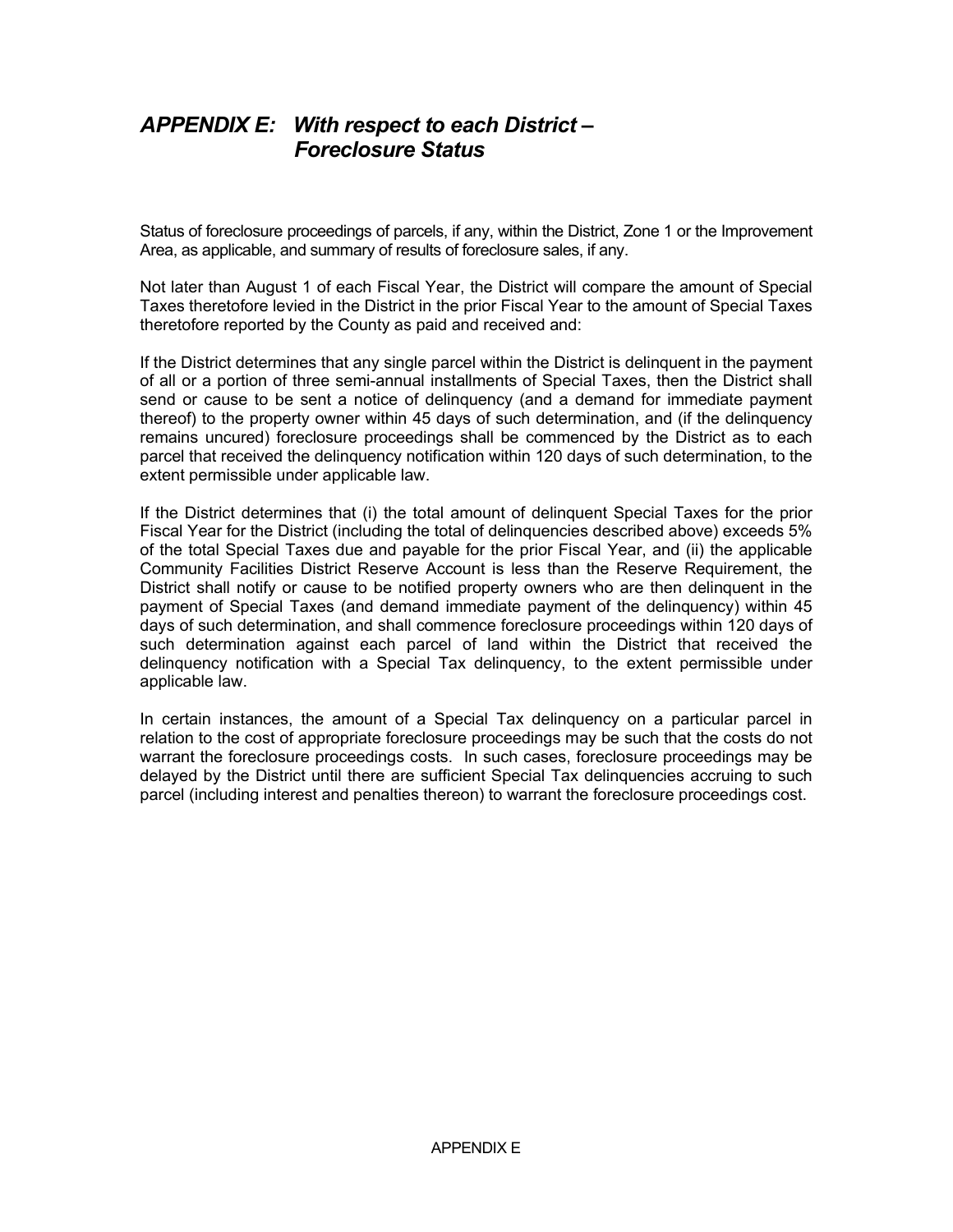#### **HEMET UNIFIED SCHOOL DISTRICT FINANCING AUTHORITY 2015 SPECIAL TAX REVENUE BONDS COMMUNITY FACILITIES DISTRICT FORECLOSURE STATUS**

On October 2, 2007, Resolution No. 1746 was adopted by the Board initiating foreclosure proceedings on delinquent parcels in compliance with the delinquency covenants entered into at the time of bond issuance. A Certificate to Commence Foreclosure Proceedings is executed the date foreclosure is commenced.

Foreclosure proceedings have been initiated in the following Community Facilities Districts:

| <b>Community Facilities District No. 2005-2</b> |                                      |                |                            |               |  |  |  |  |  |  |
|-------------------------------------------------|--------------------------------------|----------------|----------------------------|---------------|--|--|--|--|--|--|
| Date Foreclosure                                | <b>Number of Foreclosure Parcels</b> |                | <b>Total Amount of Tax</b> |               |  |  |  |  |  |  |
| Commenced                                       | <b>New Actions</b>                   | Continued      | due on Foreclosure         | <b>Status</b> |  |  |  |  |  |  |
|                                                 |                                      | <b>Actions</b> | <b>Parcels</b>             |               |  |  |  |  |  |  |
| November 2020                                   |                                      |                | \$1,050.00                 | Unresolved    |  |  |  |  |  |  |
| November 2019                                   |                                      |                | \$3,150.00                 | Unresolved    |  |  |  |  |  |  |
| October 2017                                    |                                      |                | \$3,150.00                 | Unresolved    |  |  |  |  |  |  |
| Total                                           |                                      |                |                            |               |  |  |  |  |  |  |

| <b>Community Facilities District No. 2005-3 Improvement Area 1</b> |                                      |                             |                                      |               |  |  |  |  |  |  |
|--------------------------------------------------------------------|--------------------------------------|-----------------------------|--------------------------------------|---------------|--|--|--|--|--|--|
|                                                                    | <b>Number of Foreclosure Parcels</b> |                             | <b>Total Amount of Tax</b>           | <b>Status</b> |  |  |  |  |  |  |
| <b>Date Foreclosure</b><br>Commenced                               | <b>New Actions</b>                   | Continued<br><b>Actions</b> | due on Foreclosure<br><b>Parcels</b> |               |  |  |  |  |  |  |
| November 2020                                                      |                                      |                             | \$6,337.41                           | Unresolved    |  |  |  |  |  |  |
| November 2019                                                      |                                      |                             | \$3,172.30                           | Unresolved    |  |  |  |  |  |  |
| Total                                                              |                                      |                             |                                      |               |  |  |  |  |  |  |

| <b>Community Facilities District No. 2005-4 Improvement Area 1</b> |                                                   |  |                            |               |  |  |  |  |  |
|--------------------------------------------------------------------|---------------------------------------------------|--|----------------------------|---------------|--|--|--|--|--|
|                                                                    | <b>Number of Foreclosure Parcels</b>              |  | <b>Total Amount of Tax</b> |               |  |  |  |  |  |
| Date Foreclosure<br>Commenced                                      | Continued<br><b>New Actions</b><br><b>Actions</b> |  | due on Foreclosure         | <b>Status</b> |  |  |  |  |  |
|                                                                    |                                                   |  | <b>Parcels</b>             |               |  |  |  |  |  |
| November 2020                                                      |                                                   |  | \$6,786.04                 | Unresolved    |  |  |  |  |  |
| Total                                                              |                                                   |  |                            |               |  |  |  |  |  |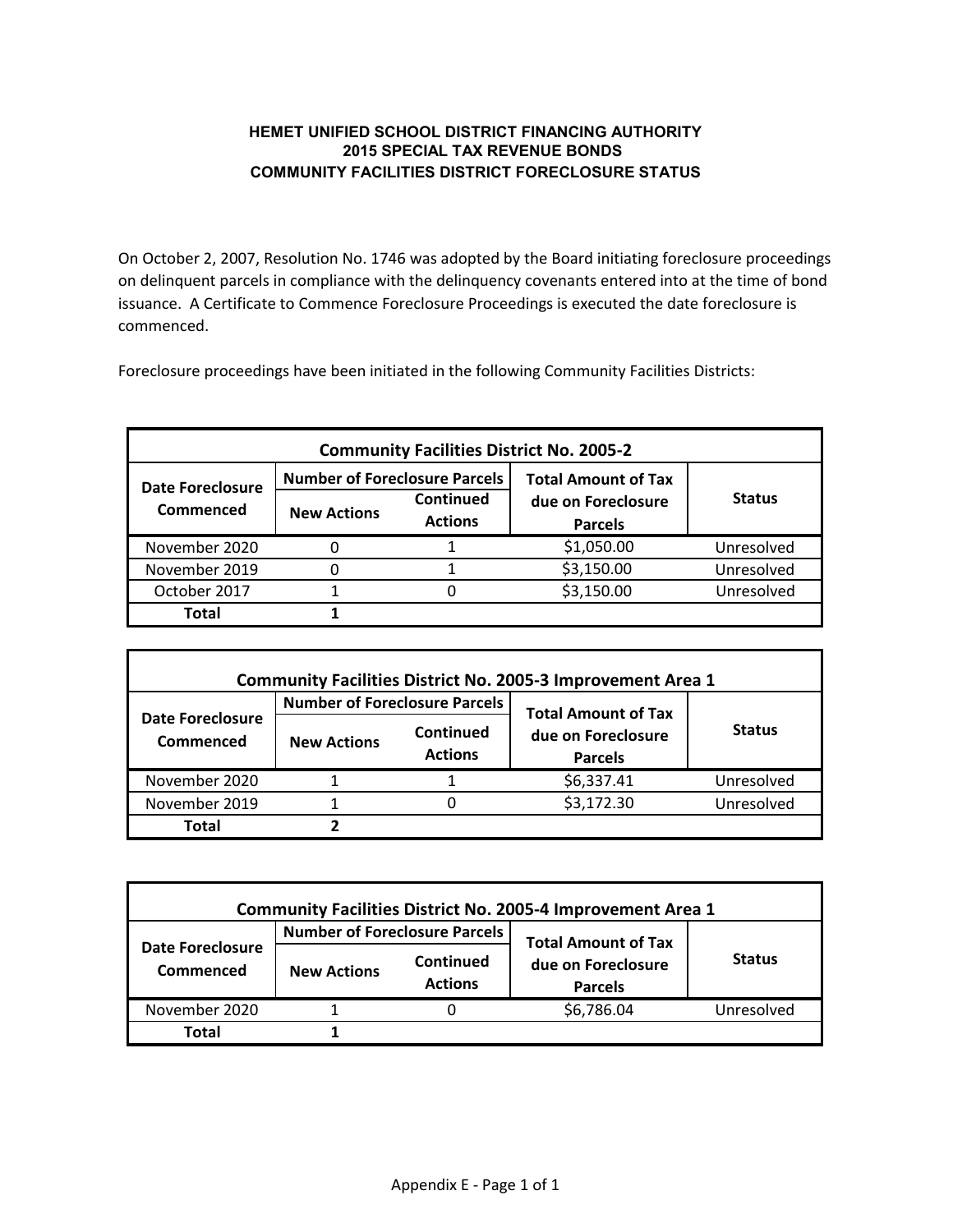## *APPENDIX F: With respect to each District – Assessed Values*

The Assessed Values for each District, Zone 1, or the Improvement Area follow.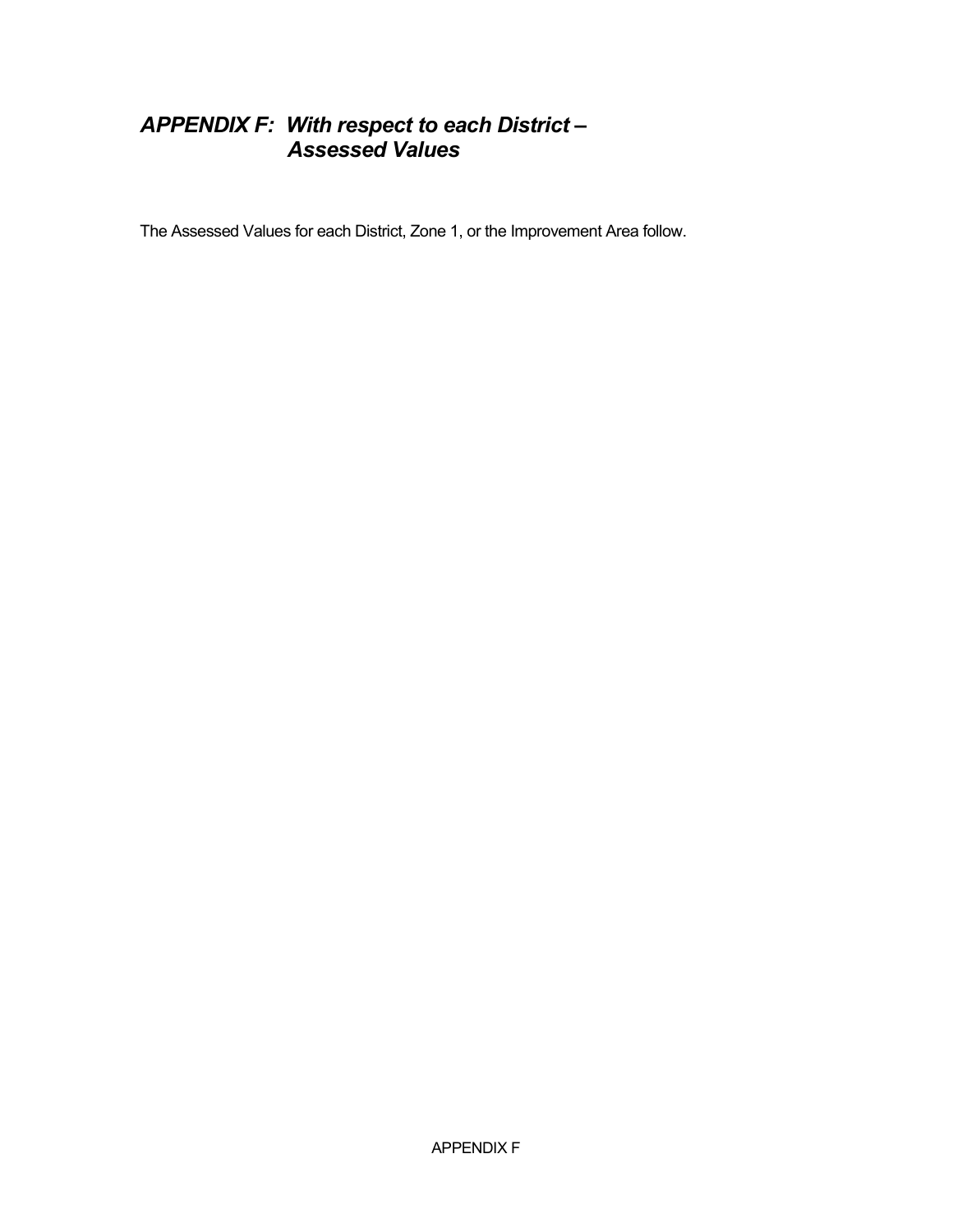## *APPENDIX G: With respect to each District – Total Amount of Delinquencies*

Total dollar amount of delinquencies in each District, Zone 1, or the Improvement Area, on or about August 1 preceding the date of the Annual Report.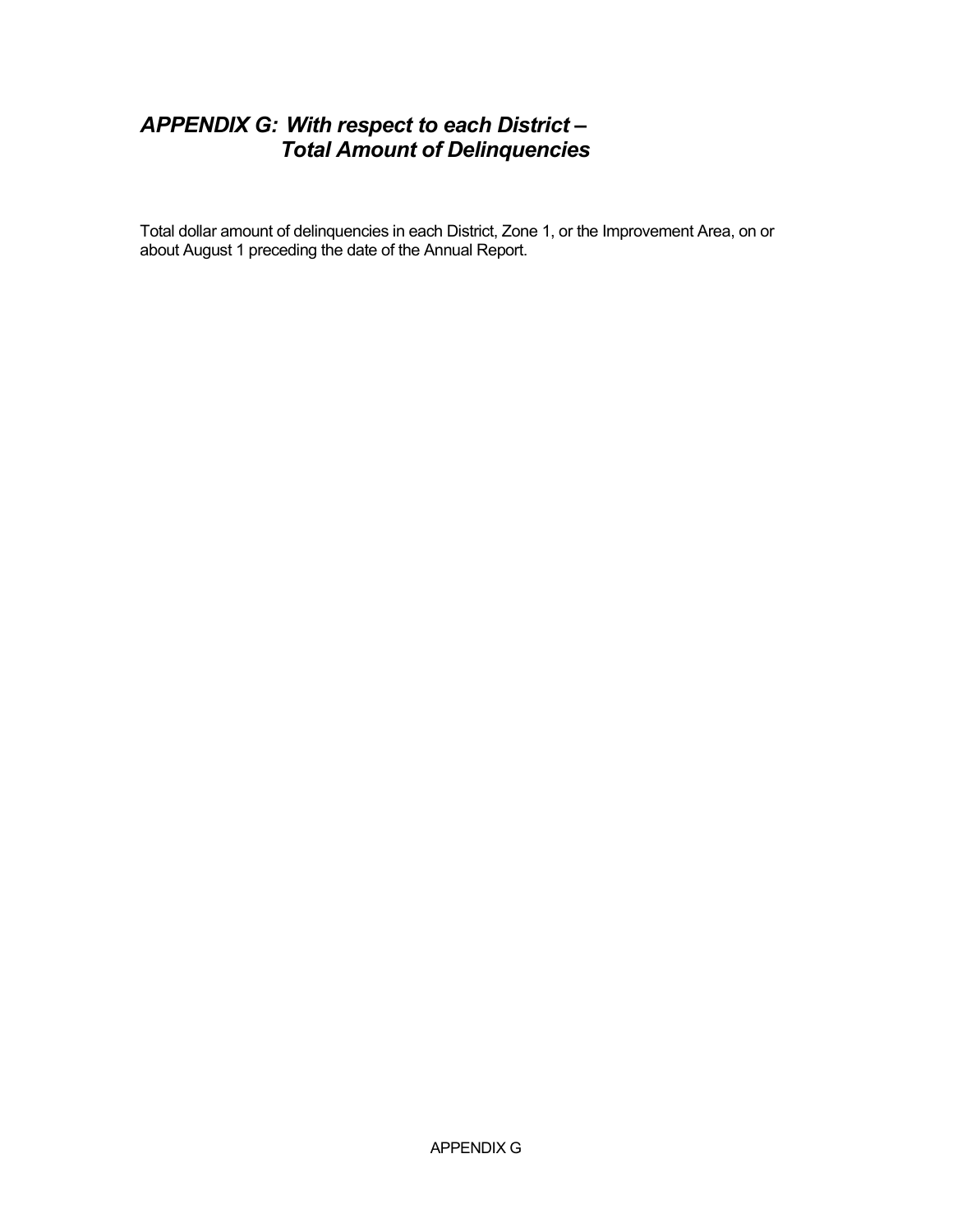## **Hemet Unified School District Financing Authority Community Facilities District No. 2004-1 Special Tax Delinquency History**

| <b>Number of</b><br><b>Parcels</b><br><b>Levied</b> | Total<br><b>Special Tax</b> | <b>Total</b><br><b>Parcels</b> | <b>Total</b><br><b>Amount</b> | Total %           | Amount<br><b>Delinguent</b><br>with the | County<br><b>Delinguency</b><br><b>Data Report</b> | <b>Amount</b><br><b>Delinquent</b><br>with<br><b>Foreclosure</b> | <b>Delinquencies</b><br>with<br><b>Foreclosure</b><br><b>Attorney</b><br>Updated as of $^{(3)}$ |
|-----------------------------------------------------|-----------------------------|--------------------------------|-------------------------------|-------------------|-----------------------------------------|----------------------------------------------------|------------------------------------------------------------------|-------------------------------------------------------------------------------------------------|
|                                                     |                             |                                |                               |                   |                                         |                                                    |                                                                  |                                                                                                 |
| 151                                                 | \$365,974.84                | 0                              | \$0.00                        | 0.00%             | \$0.00                                  | 7/1/2021                                           | \$0.00                                                           | 8/17/2021                                                                                       |
| 151                                                 | \$358,798.94                | 0                              | \$0.00                        | $0.00\%$          | \$0.00                                  | 7/1/2021                                           | \$0.00                                                           | 8/17/2021                                                                                       |
| 151                                                 | \$351,763.32                | 0                              | \$0.00                        | 0.00%             | \$0.00                                  | 7/1/2021                                           | \$0.00                                                           | 8/17/2021                                                                                       |
| 151                                                 | \$344,866.16                | 0                              | \$0.00                        | 0.00%             | \$0.00                                  | 7/1/2021                                           | \$0.00                                                           | 8/17/2021                                                                                       |
| 151                                                 | \$338,103.68                | 0                              | \$0.00                        | 0.00%             | \$0.00                                  | 7/1/2021                                           | \$0.00                                                           | 8/17/2021                                                                                       |
| 151                                                 | \$331,474.38                | 0                              | \$0.00                        | 0.00%             | \$0.00                                  | 7/1/2021                                           | \$0.00                                                           | 8/17/2021                                                                                       |
|                                                     |                             | <b>Levied</b>                  | <b>Delinquent</b>             | <b>Delinquent</b> | <b>Delinquent</b>                       | County                                             | Date $^{(1)}$                                                    | Attorney <sup>(2)</sup>                                                                         |

 $\frac{1}{(1)}$  The source for the amount delinguent is the County of Riverside; Delinguency Report date as indicated.

(3) Foreclosure Attorney Delinquency Data as of 8/17/2021; unless otherwise indicated.

<sup>(2)</sup> On October 2, 2007, Resolution No. 1746 was adopted by the Board initiating foreclosure proceedings in compliance with the delinquency covenants against property owners whose delinquent special taxes are over the delinquency covenant threshold. A Certificate Authorizing Commencement of Foreclosure is taken to the Board annually, if required by the delinquency covenants, against property owners whose delinquent special taxes are over the delinquency covenant threshold. If collection from the property owner or lender is not obtained, the District's Foreclosure Attorney will file foreclosure proceedings in Superior Court pursuant to Government Code Section 53356.1.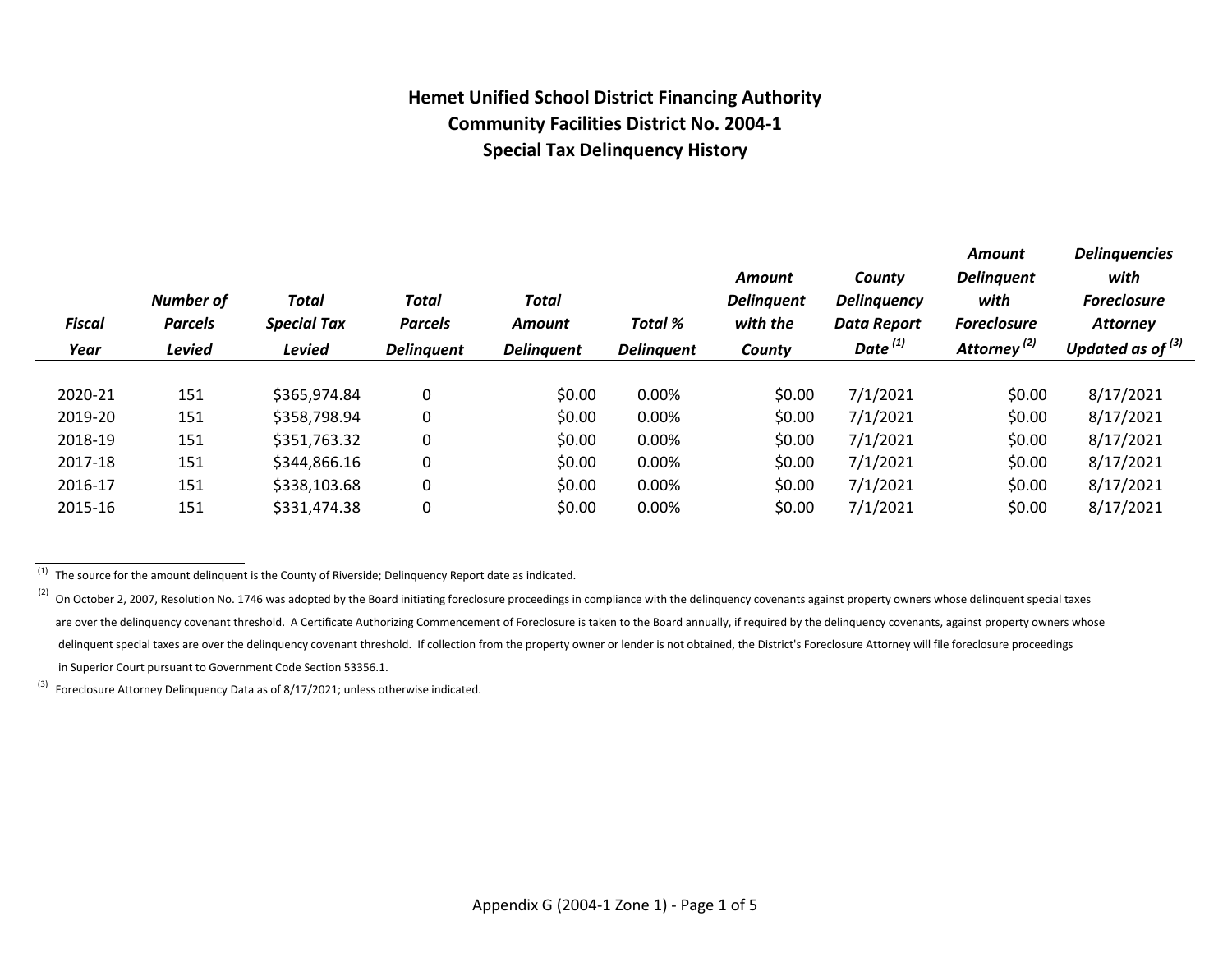## **Hemet Unified School District Financing Authority Community Facilities District No. 2005-1 Special Tax Delinquency History**

|               |                                    |                             | <b>Parcels</b>                 |                        |                   | Amount                        | County                            | <b>Amount</b><br><b>Delinguent</b> | <b>Delinquencies</b><br>with          |
|---------------|------------------------------------|-----------------------------|--------------------------------|------------------------|-------------------|-------------------------------|-----------------------------------|------------------------------------|---------------------------------------|
| <b>Fiscal</b> | <b>Number of</b><br><b>Parcels</b> | Total<br><b>Special Tax</b> | <b>Total</b><br><b>Parcels</b> | Total<br><b>Amount</b> | <b>Total %</b>    | <b>Delinguent</b><br>with the | <b>Delinguency</b><br>Data Report | with<br><b>Foreclosure</b>         | <b>Foreclosure</b><br><b>Attorney</b> |
| Year          | <b>Levied</b>                      | <b>Levied</b>               | <b>Delinquent</b>              | <b>Delinguent</b>      | <b>Delinquent</b> | County                        | Date $^{(1)}$                     | Attorney <sup>(2)</sup>            | Updated as of $(3)$                   |
|               |                                    |                             |                                |                        |                   |                               |                                   |                                    |                                       |
| 2020-21       | 146                                | \$352,378.90                | 1                              | \$1,316.90             | 0.37%             | \$1,316.90                    | 7/1/2021                          | \$0.00                             | 8/17/2021                             |
| 2019-20       | 146                                | \$352,378.90                | $\mathbf 0$                    | \$0.00                 | 0.00%             | \$0.00                        | 7/1/2021                          | \$0.00                             | 8/17/2021                             |
| 2018-19       | 146                                | \$352,378.90                | $\mathbf 0$                    | \$0.00                 | 0.00%             | \$0.00                        | 7/1/2021                          | \$0.00                             | 8/17/2021                             |
| 2017-18       | 146                                | \$352,378.90                | $\mathbf 0$                    | \$0.00                 | 0.00%             | \$0.00                        | 7/1/2021                          | \$0.00                             | 8/17/2021                             |
| 2016-17       | 146                                | \$352,378.90                | $\pmb{0}$                      | \$0.00                 | 0.00%             | \$0.00                        | 7/1/2021                          | \$0.00                             | 8/17/2021                             |
| 2015-16       | 146                                | \$352,378.90                | 0                              | \$0.00                 | 0.00%             | \$0.00                        | 7/1/2021                          | \$0.00                             | 8/17/2021                             |
|               |                                    |                             |                                |                        |                   |                               |                                   |                                    |                                       |

 $\overline{^{(1)}}$  The source for the amount delinquent is the County of Riverside; Delinquency Report date as indicated.

 $(3)$  Foreclosure Attorney Delinquency Data as of 8/17/2021; unless otherwise indicated.

 $^{(2)}$  On October 2, 2007, Resolution No. 1746 was adopted by the Board initiating foreclosure proceedings in compliance with the delinquency covenants against property owners whose delinquent special taxes are over the delinquency covenant threshold. A Certificate Authorizing Commencement of Foreclosure is taken to the Board annually, if required by the delinquency covenants, against property owners whose delinquent special taxes are over the delinquency covenant threshold. If collection from the property owner or lender is not obtained, the District's Foreclosure Attorney will file foreclosure proceedings in Superior Court pursuant to Government Code Section 53356.1.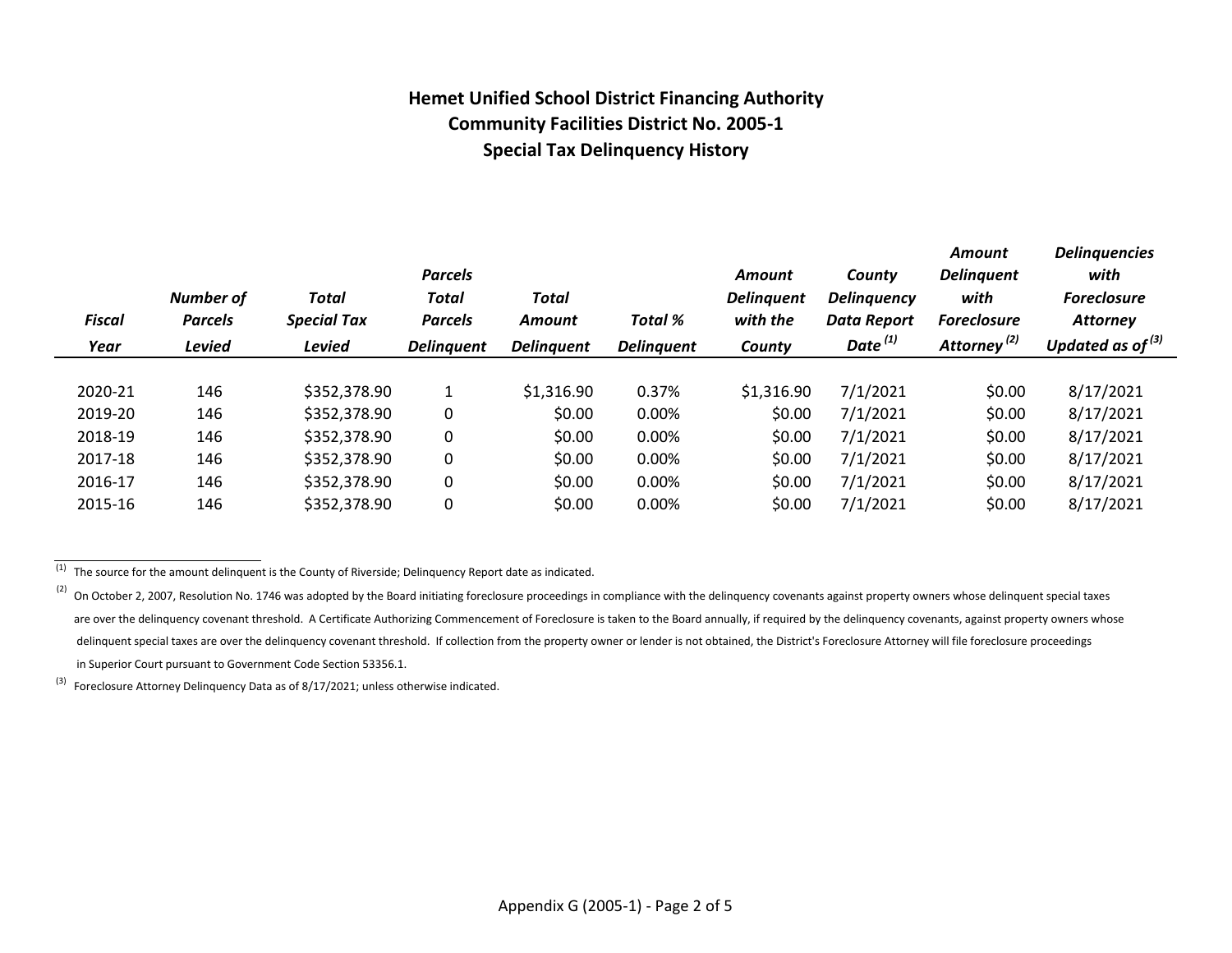## **Hemet Unified School District Financing Authority Community Facilities District No. 2005-2 Special Tax Delinquency History**

|               |                  |                    | <b>Parcels</b>    |                   |                   | Amount            | County             | Amount<br><b>Delinquent</b> | <b>Delinquencies</b><br>with |
|---------------|------------------|--------------------|-------------------|-------------------|-------------------|-------------------|--------------------|-----------------------------|------------------------------|
|               | <b>Number of</b> | Total              | Total             | Total             |                   | <b>Delinguent</b> | <b>Delinquency</b> | with                        | <b>Foreclosure</b>           |
| <b>Fiscal</b> | <b>Parcels</b>   | <b>Special Tax</b> | <b>Parcels</b>    | Amount            | Total %           | with the          | <b>Data Report</b> | <b>Foreclosure</b>          | <b>Attorney</b>              |
| Year          | <b>Levied</b>    | <b>Levied</b>      | <b>Delinquent</b> | <b>Delinquent</b> | <b>Delinquent</b> | County            | Date $^{(1)}$      | Attorney <sup>(2)</sup>     | Updated as of $(3)$          |
|               |                  |                    |                   |                   |                   |                   |                    |                             |                              |
| 2020-21       | 427              | \$917,229.00       | 7                 | \$12,348.00       | 1.35%             | \$12,348.00       | 7/1/2021           | \$0.00                      | 8/17/2021                    |
| 2019-20       | 427              | \$917,229.00       | 2                 | \$3,150.00        | 0.34%             | \$3,150.00        | 7/1/2021           | \$0.00                      | 8/17/2021                    |
| 2018-19       | 427              | \$917,229.00       | $\mathbf{1}$      | \$2,100.00        | 0.23%             | \$2,100.00        | 7/1/2021           | \$0.00                      | 8/17/2021                    |
| 2017-18       | 427              | \$917,229.00       | $\mathbf{1}$      | \$1,050.00        | 0.11%             | \$1,050.00        | 7/1/2021           | \$0.00                      | 8/17/2021                    |
| 2016-17       | 427              | \$917,229.00       | $\mathbf{1}$      | \$1,050.00        | 0.11%             | \$0.00            | 7/1/2021           | \$1,050.00                  | 8/17/2021                    |
| 2015-16       | 427              | \$917,229.00       | 1                 | \$2,100.00        | 0.23%             | \$0.00            | 7/1/2021           | \$2,100.00                  | 8/17/2021                    |
| 2014-15       | 427              | \$917,229.00       | 0                 | \$0.00            | $0.00\%$          | \$0.00            | 7/1/2021           | \$0.00                      | 8/17/2021                    |
| 2013-14       | 427              | \$917,229.00       | 0                 | \$0.00            | $0.00\%$          | \$0.00            | 7/1/2021           | \$0.00                      | 8/17/2021                    |
| 2012-13       | 427              | \$917,229.00       | 0                 | \$0.00            | $0.00\%$          | \$0.00            | 7/1/2021           | \$0.00                      | 8/17/2021                    |
| 2011-12       | 427              | \$917,229.00       | 0                 | \$0.00            | 0.00%             | \$0.00            | 7/1/2021           | \$0.00                      | 8/17/2021                    |
| 2010-11       | 427              | \$917,229.00       | 0                 | \$0.00            | 0.00%             | \$0.00            | 7/1/2021           | \$0.00                      | 8/17/2021                    |
|               |                  |                    |                   |                   |                   |                   |                    |                             |                              |

 $\frac{1}{10}$  The source for the amount delinquent is the County of Riverside; Delinquency Report date as indicated.

 $(3)$  Foreclosure Attorney Delinquency Data as of 8/17/2021; unless otherwise indicated.

<sup>(2)</sup> On October 2, 2007, Resolution No. 1746 was adopted by the Board initiating foreclosure proceedings in compliance with the delinquency covenants against property owners whose delinquent special taxes are over the delinquency covenant threshold. A Certificate Authorizing Commencement of Foreclosure is taken to the Board annually, if required by the delinquency covenants, against property owners whose delinquent special taxes are over the delinquency covenant threshold. If collection from the property owner or lender is not obtained, the District's Foreclosure Attorney will file foreclosure proceedings in Superior Court pursuant to Government Code Section 53356.1.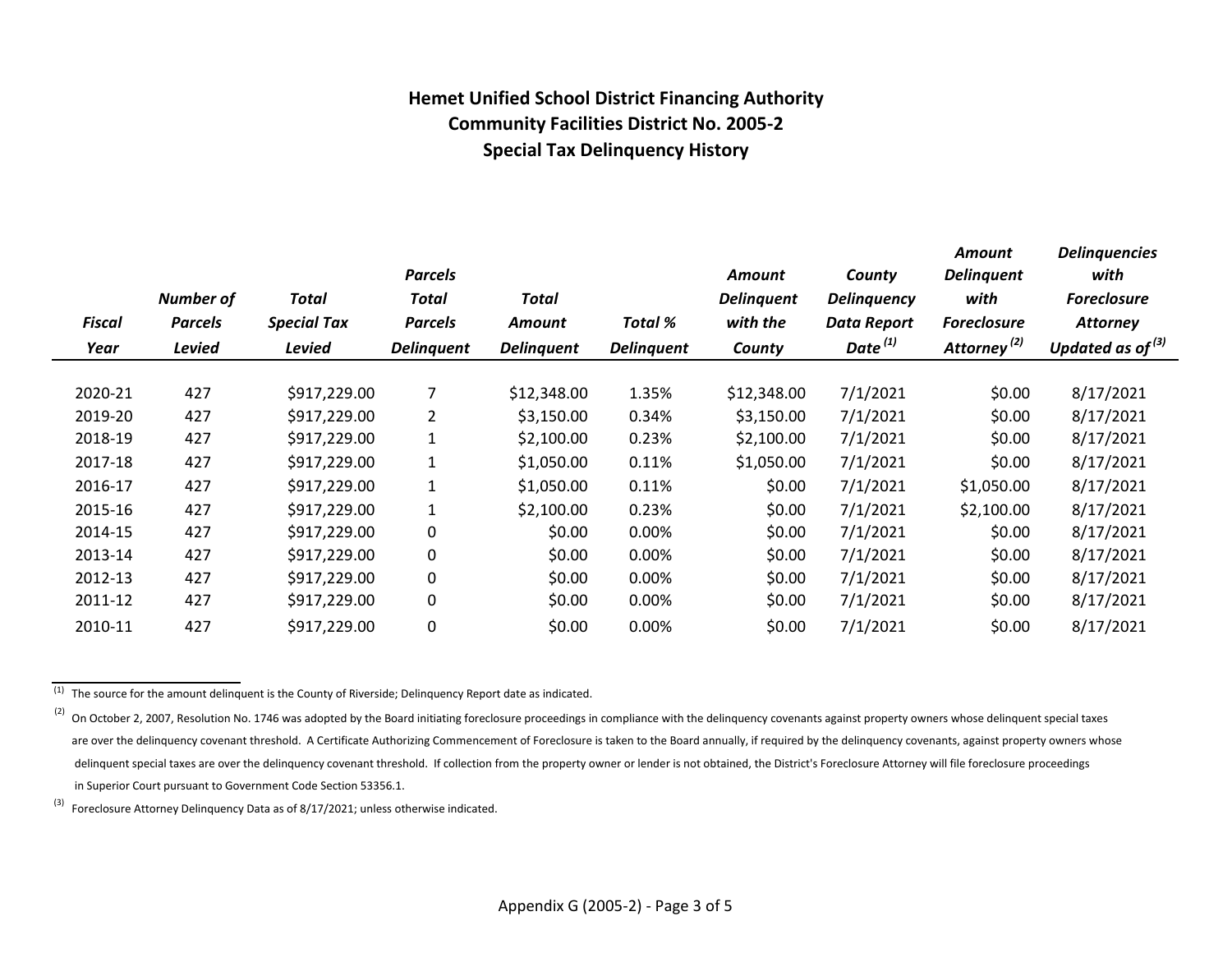## **Hemet Unified School District Financing Authority Improvement Area 1 of Community Facilities District No. 2005-3 Special Tax Delinquency History**

|         |                  |                    | <b>Parcels</b>    |                   |                   | Amount            | County              | Amount<br><b>Delinquent</b> | <b>Delinquencies</b><br>with |
|---------|------------------|--------------------|-------------------|-------------------|-------------------|-------------------|---------------------|-----------------------------|------------------------------|
|         | <b>Number of</b> | Total              | <b>Total</b>      | Total             |                   | <b>Delinquent</b> | <b>Delinquency</b>  | with                        | <b>Foreclosure</b>           |
| Fiscal  | <b>Parcels</b>   | <b>Special Tax</b> | <b>Parcels</b>    | Amount            | <b>Total %</b>    | with the          | Data Report         | <b>Foreclosure</b>          | <b>Attorney</b>              |
| Year    | <b>Levied</b>    | <b>Levied</b>      | <b>Delinquent</b> | <b>Delinquent</b> | <b>Delinquent</b> | County            | Date <sup>(1)</sup> | Attorney <sup>(2)</sup>     | Updated as of $^{(3)}$       |
|         |                  |                    |                   |                   |                   |                   |                     |                             |                              |
| 2020-21 | 310              | \$747,239.86       | 6                 | \$14,287.46       | 1.91%             | \$14,287.46       | 7/1/2021            | \$0.00                      | 8/17/2021                    |
| 2019-20 | 310              | \$732,587.92       | 4                 | \$8,224.04        | 1.12%             | \$8,224.04        | 7/1/2021            | \$0.00                      | 8/17/2021                    |
| 2018-19 | 310              | \$718,221.88       | $\overline{2}$    | \$3,499.19        | 0.49%             | \$3,449.19        | 7/1/2021            | \$0.00                      | 8/17/2021                    |
| 2017-18 | 310              | \$704,139.70       | $\mathbf{1}$      | \$1,043.52        | 0.15%             | \$1,043.52        | 7/1/2021            | \$0.00                      | 8/17/2021                    |
| 2016-17 | 310              | \$690,333.38       | $\mathbf 0$       | \$0.00            | 0.00%             | \$0.00            | 7/1/2021            | \$0.00                      | 8/17/2021                    |
| 2015-16 | 291              | \$643,742.34       | $\mathbf 0$       | \$0.00            | 0.00%             | \$0.00            | 7/1/2021            | \$0.00                      | 8/17/2021                    |
| 2014-15 | 310              | \$609,439.06       | $\mathbf 0$       | \$0.00            | 0.00%             | \$0.00            | 7/1/2021            | \$0.00                      | 8/17/2021                    |
| 2013-14 | 310              | \$616,434.06       | $\mathbf 0$       | \$0.00            | 0.00%             | \$0.00            | 7/1/2021            | \$0.00                      | 8/17/2021                    |
| 2012-13 | 310              | \$530,861.06       | $\mathbf 0$       | \$0.00            | 0.00%             | \$0.00            | 7/1/2021            | \$0.00                      | 8/17/2021                    |
| 2011-12 | 310              | \$625,453.24       | $\mathbf 0$       | \$0.00            | 0.00%             | \$0.00            | 7/1/2021            | \$0.00                      | 8/17/2021                    |
| 2010-11 | 310              | \$592,314.48       | 0                 | \$0.00            | 0.00%             | \$0.00            | 7/1/2021            | \$0.00                      | 8/17/2021                    |
| 2009-10 | 311              | \$586,285.52       | $\mathbf 0$       | \$0.00            | 0.00%             | \$0.00            | 7/1/2021            | \$0.00                      | 8/17/2021                    |
| 2008-09 | 311              | \$546,677.98       | 0                 | \$0.00            | 0.00%             | \$0.00            | 7/1/2021            | \$0.00                      | 8/17/2021                    |

 $\frac{1}{(1)}$  The source for the amount delinquent is the County of Riverside; Delinquency Report date as indicated.

 $^{(2)}$  On October 2, 2007, Resolution No. 1746 was adopted by the Board initiating foreclosure proceedings in compliance with the delinquency covenants against property owners whose delinquent special taxes are over the delinquency covenant threshold. A Certificate Authorizing Commencement of Foreclosure is taken to the Board annually, if required by the delinquency covenants, against property owners whose delinquent special taxes are over the delinquency covenant threshold. If collection from the property owner or lender is not obtained, the District's Foreclosure Attorney will file foreclosure proceedings in Superior Court pursuant to Government Code Section 53356.1.

 $^{(3)}$  Foreclosure Attorney Delinquency Data as of 8/17/2021; unless otherwise indicated.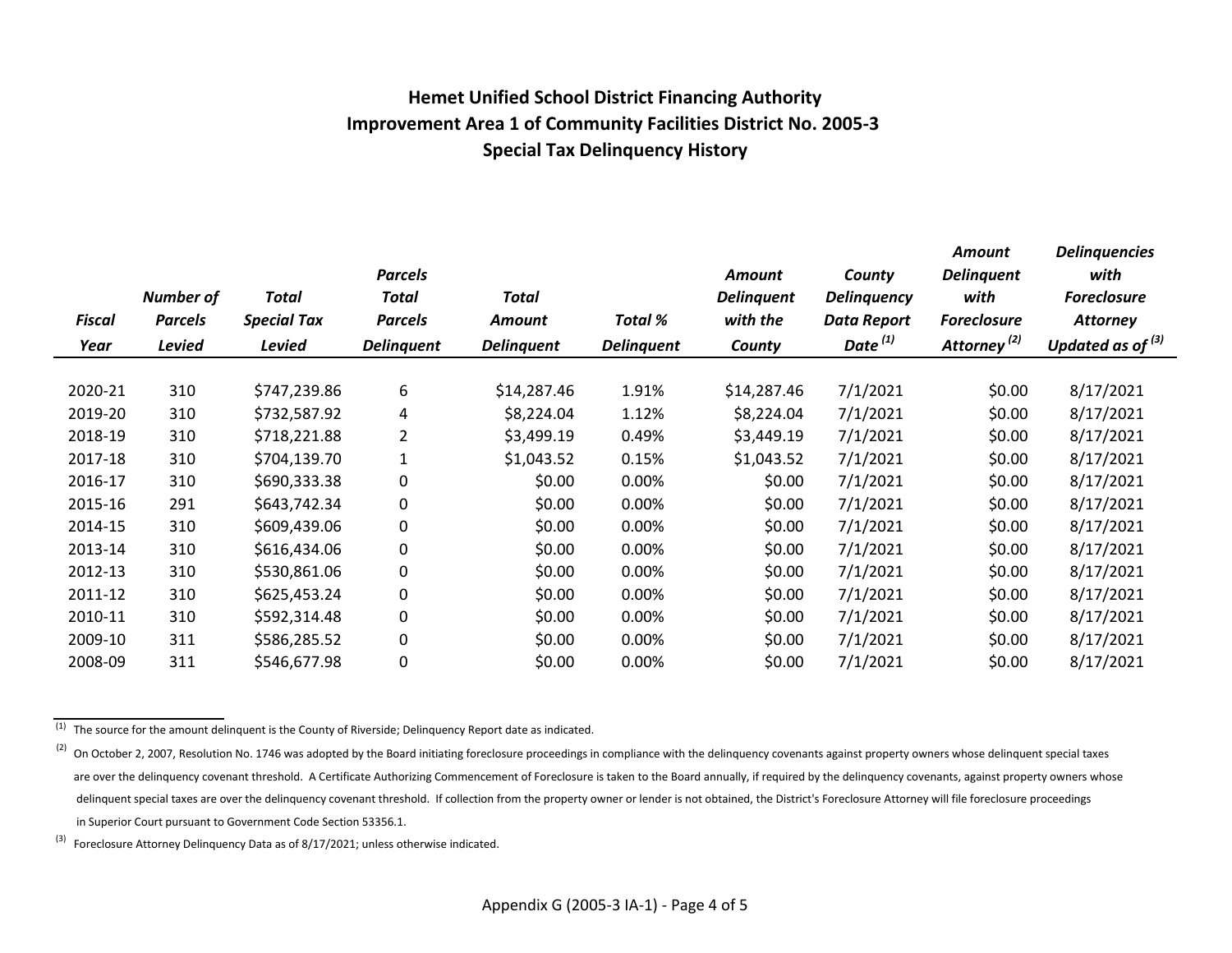## **Hemet Unified School District Financing Authority Community Facilities District No. 2005-4 Special Tax Delinquency History**

| with<br><b>Foreclosure</b><br><b>Attorney</b><br>Updated as of $^{(3)}$ |
|-------------------------------------------------------------------------|
|                                                                         |
| 8/17/2021                                                               |
| 8/17/2021                                                               |
| 8/17/2021                                                               |
| 8/17/2021                                                               |
| 8/17/2021                                                               |
| 8/17/2021                                                               |
|                                                                         |

 $(1)$  The source for the amount delinquent is the County of Riverside; Delinquency Report date as indicated.

 $^{(3)}$  Foreclosure Attorney Delinquency Data as of 8/17/2021; unless otherwise indicated.

 $^{(2)}$  On October 2, 2007, Resolution No. 1746 was adopted by the Board initiating foreclosure proceedings in compliance with the delinquency covenants against property owners whose delinquent special taxes are over the delinquency covenant threshold. A Certificate Authorizing Commencement of Foreclosure is taken to the Board annually, if required by the delinquency covenants, against property owners whose delinquent special taxes are over the delinquency covenant threshold. If collection from the property owner or lender is not obtained, the District's Foreclosure Attorney will file foreclosure proceedings in Superior Court pursuant to Government Code Section 53356.1.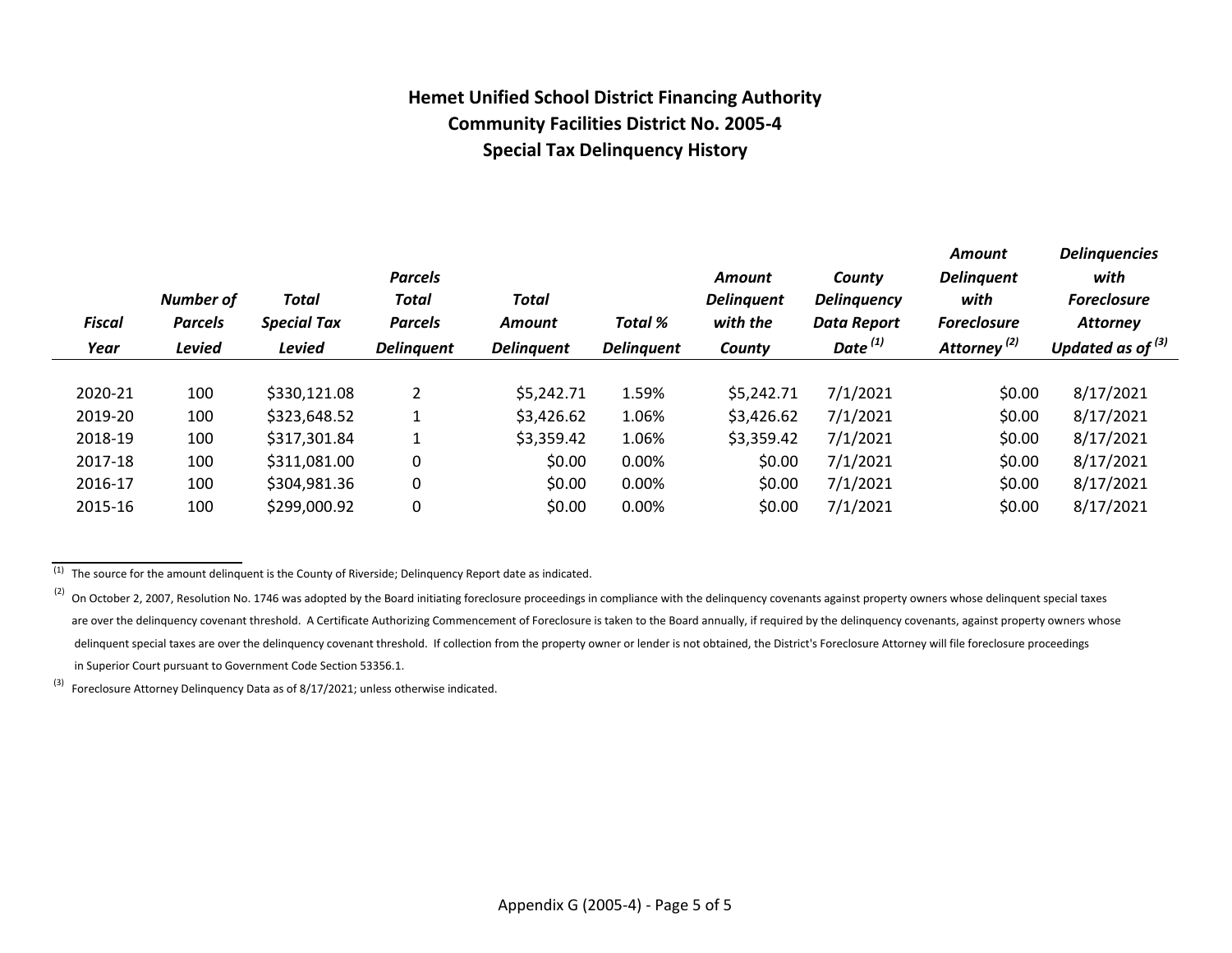## *APPENDIX H: With respect to each District – Prepayment Information*

No prepayments have been received in any of the Districts, Zone 1 or the Improvement Area for the prior fiscal year (FY 2020/21).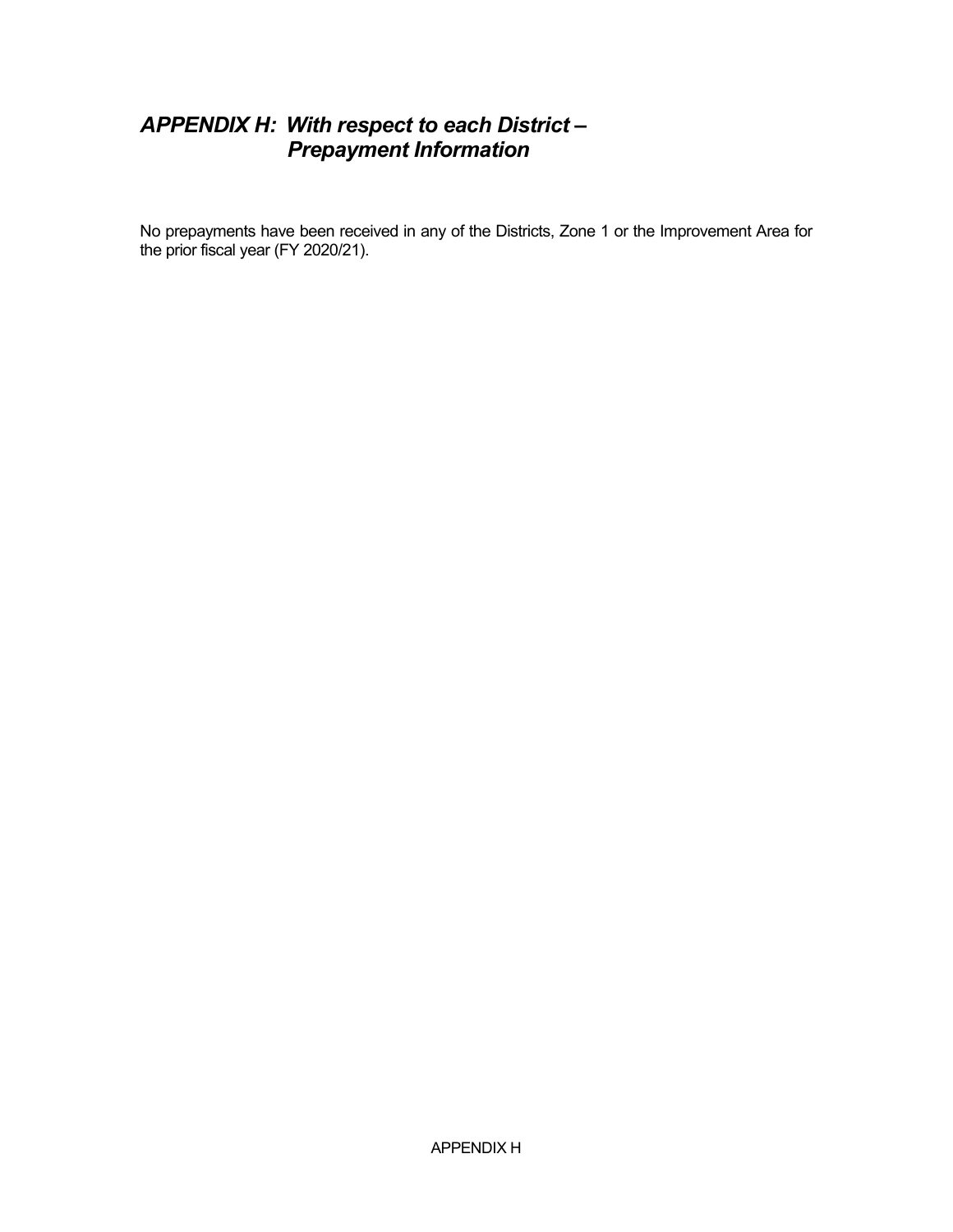## *APPENDIX I: With respect to each District – Changes to the Rate & Method of Apportionment*

No changes have been made to the Rate and Method of Apportionment for each District as set forth in Appendix A of the Official Statement.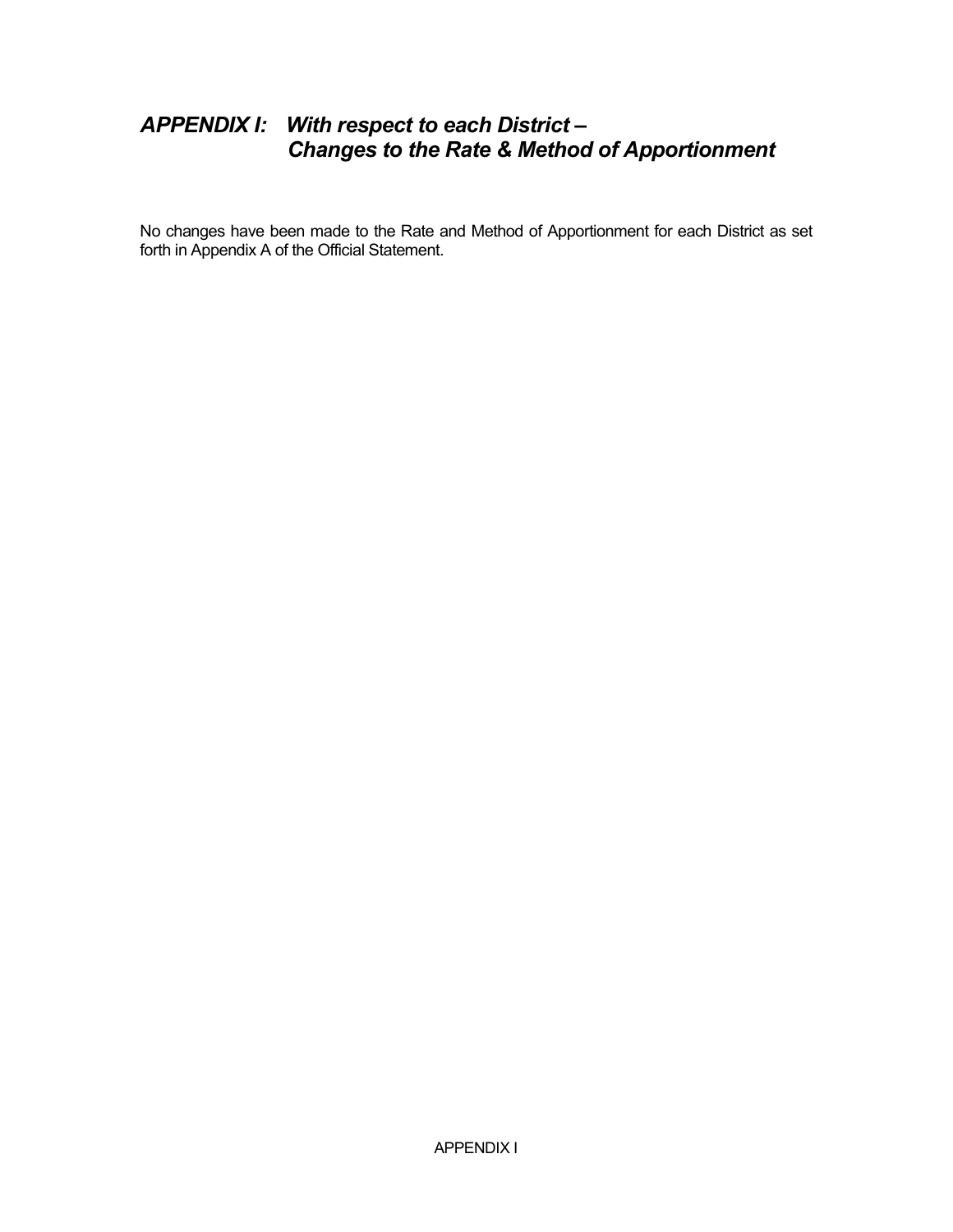## *APPENDIX J: With respect to each District – CDIAC Report*

The most recently filed CDIAC Reports for CFD Nos. 2004-1 Zone 1, 2005-1, 2005-2, 2005-3 Improvement Area 1, 2005-4 and the Hemet Unified School District Financing Authority follow.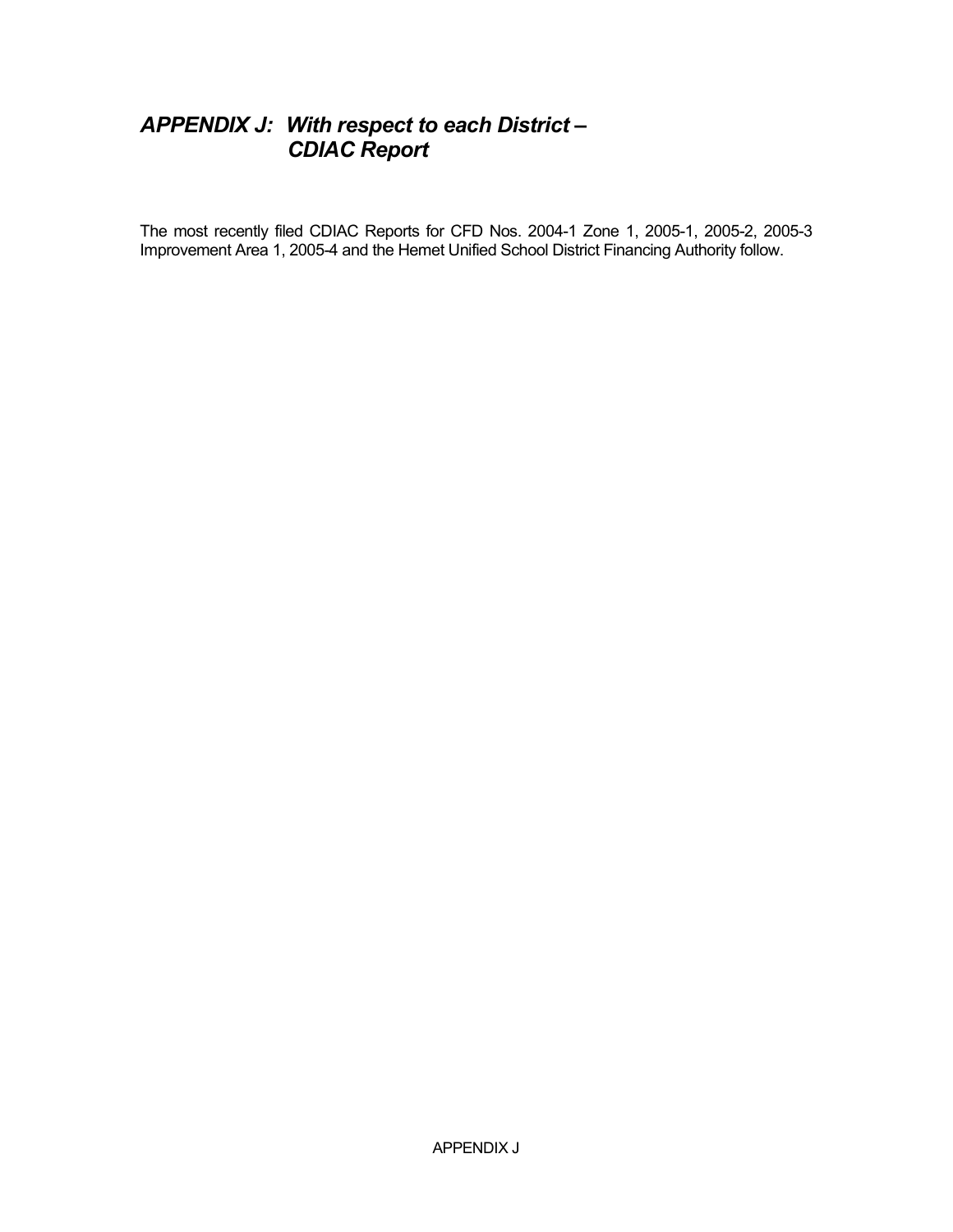## *APPENDIX K: With respect to each District – Statement as to Teeter Plan*

The Special Taxes of each District, Zone 1, or the Improvement Area, as applicable, are not included in the County's Teeter Plan.